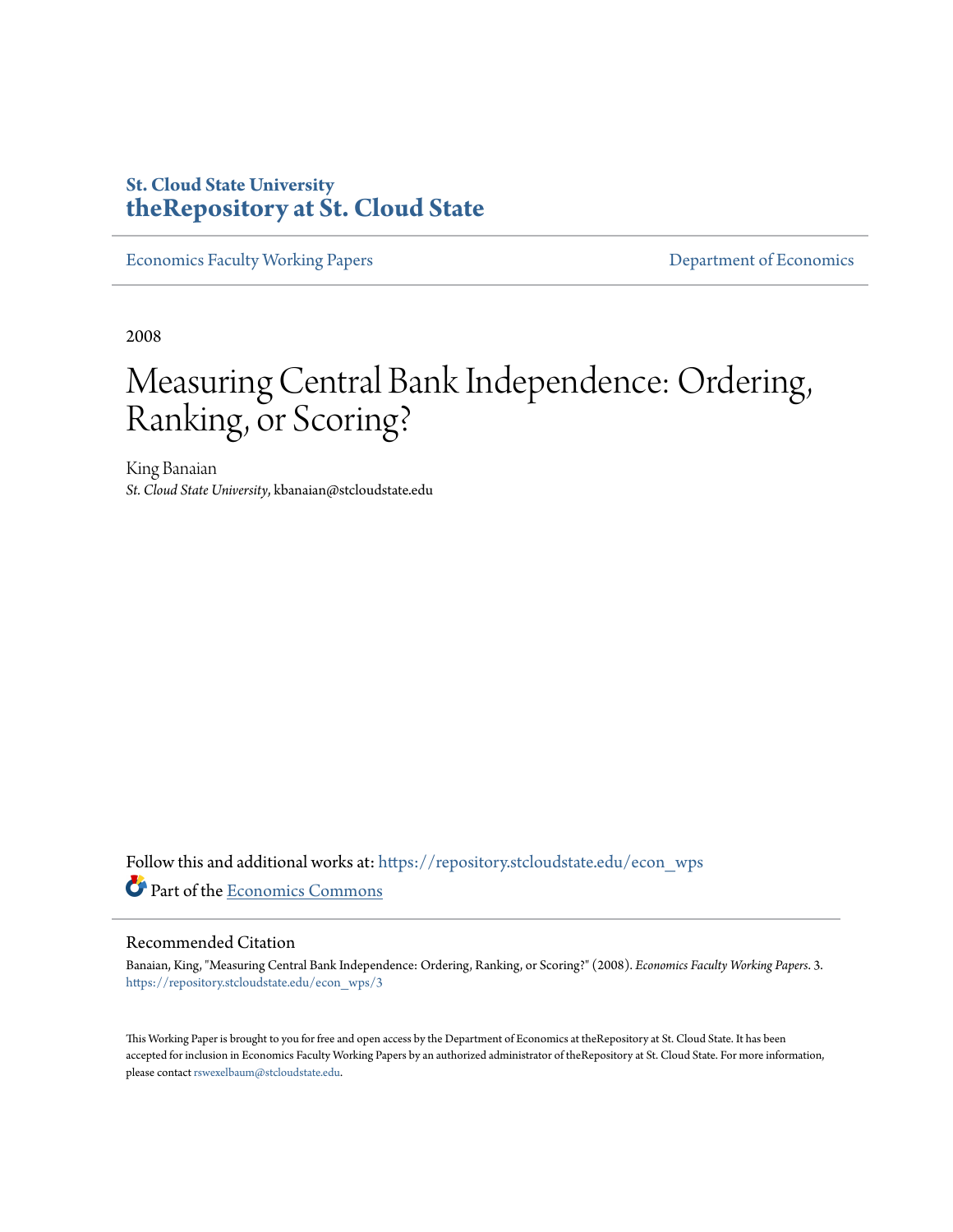# Measuring Central Bank Independence: Ordering, Ranking, or Scoring?\*

King Banaian

St. Cloud State University

Central bank independence (CBI)as an area for international comparison and for study by international political economists has been around for approximately two decades, spurred on by the work of Bade and Parkin (1982). It probably reached its full fruition with the work of Cukierman and others, centering on work done at the World Bank. There are others too, and we should not ignore them, but since the mid-1990s most of the work done has centered on the Cukierman-type model.

Interest in the CBI intensified after models of monetary policy found the likelihood of an inflationary bias in monetary policy operated by democratic governments. That analysis turned on the potential for monetary surprises being perpetrated by governments seeking electoral advantage. Later analysis found that if such incentives were fully anticipated by the public, inflation rates in democracies are higher than they would be if somehow government could make a credible commitment to price stability. The search began for how to establish monetary institutions that can be viewed as credible commitments. Delegation of monetary policy to an independent central bank was one strand of that exploration.

 $\overline{a}$ 

<sup>\*</sup> Forthcoming in King Banaian and Bryan W. Roberts Jr., eds, The Design and Use of Political Economy Indicators. New York: Palgrave, 2008.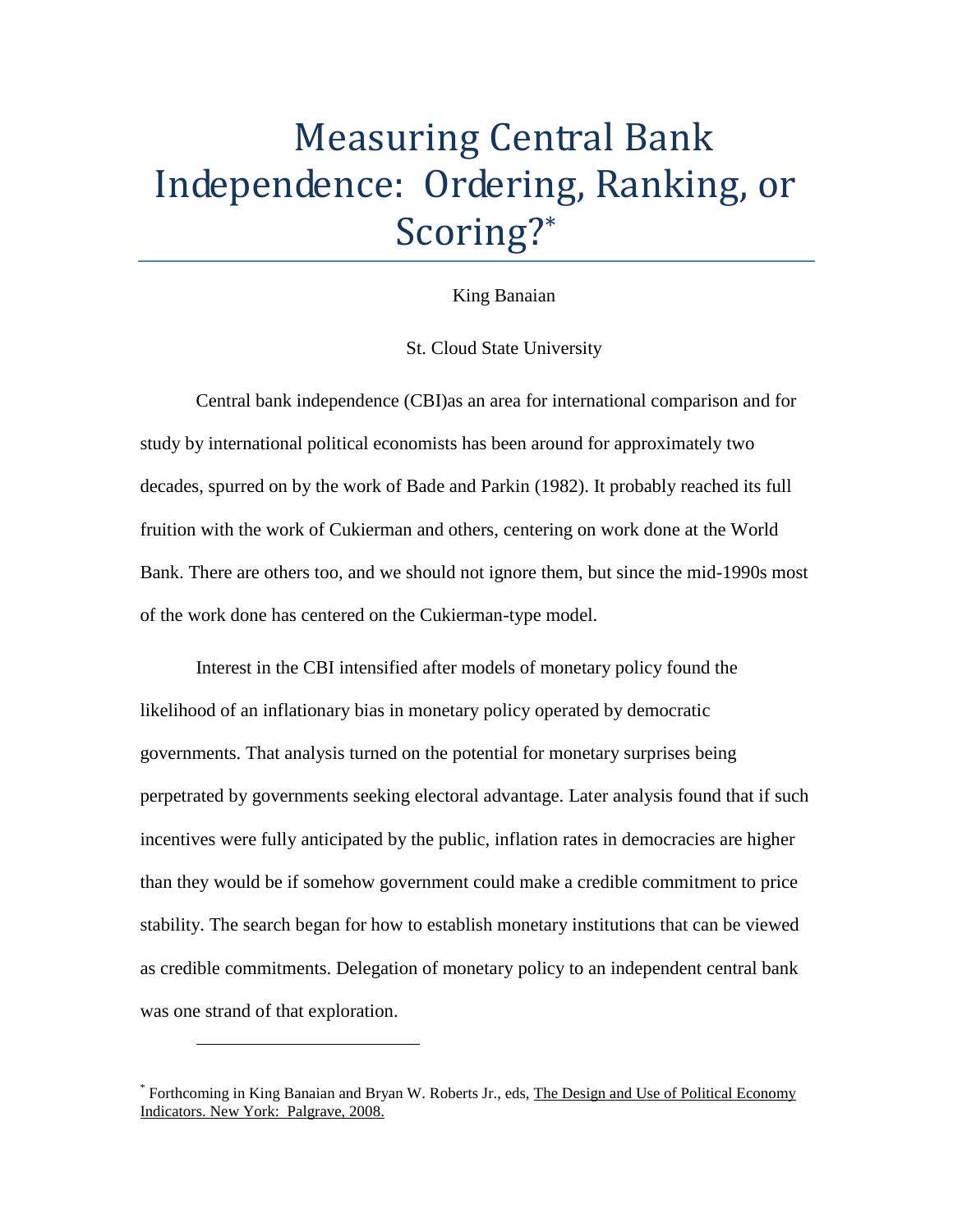It is also believed that independent central banks would reduce the scope of monetization of government budget deficits and thereby put downward pressures on deficits. (Cukierman, Webb and Neyapti 1992) argued,

"Economists and practitioners in the area of monetary policy generally believe that the degree of independence of the central bank from other parts of government affects the rates of expansion of money and credit and, through them, important macroeconomic variables, such as inflation and the size of the budget deficit."

Over time, views of CBI have evolved as our own understanding of institutions has. Central bank structures are chosen in a political system that reflects the nature of the polity. Forder (1998) points out, for example, that statutory CBI only matters if the law conditions behavior. Posen (1993) argues that without a political coalition that wishes to have monetary stability, legal independence would not be granted. Banaian and Luksetich (2001) show that countries with more economic freedom (particularly those with greater security of private property rights) tend to choose central bank structures with greater independence.

Endogeneity issues are only one of the many discussions surrounding the measurement of CBI. Political economists have sought measures of these institutional arrangements, and while some researchers have used measures such as the turnover of central bank governors or survey data, legal independence measures continue to dominate the research agenda. These measures tend to focus on relatively large sets of central bank attributes rather than deciding which ones are more important.

In this paper, I first examine what measures are used. My argument is that in the search for a measure that can embrace the many possible dimensions of independence we have lost sight of why wish to measure CBI. Along the way, we have made decisions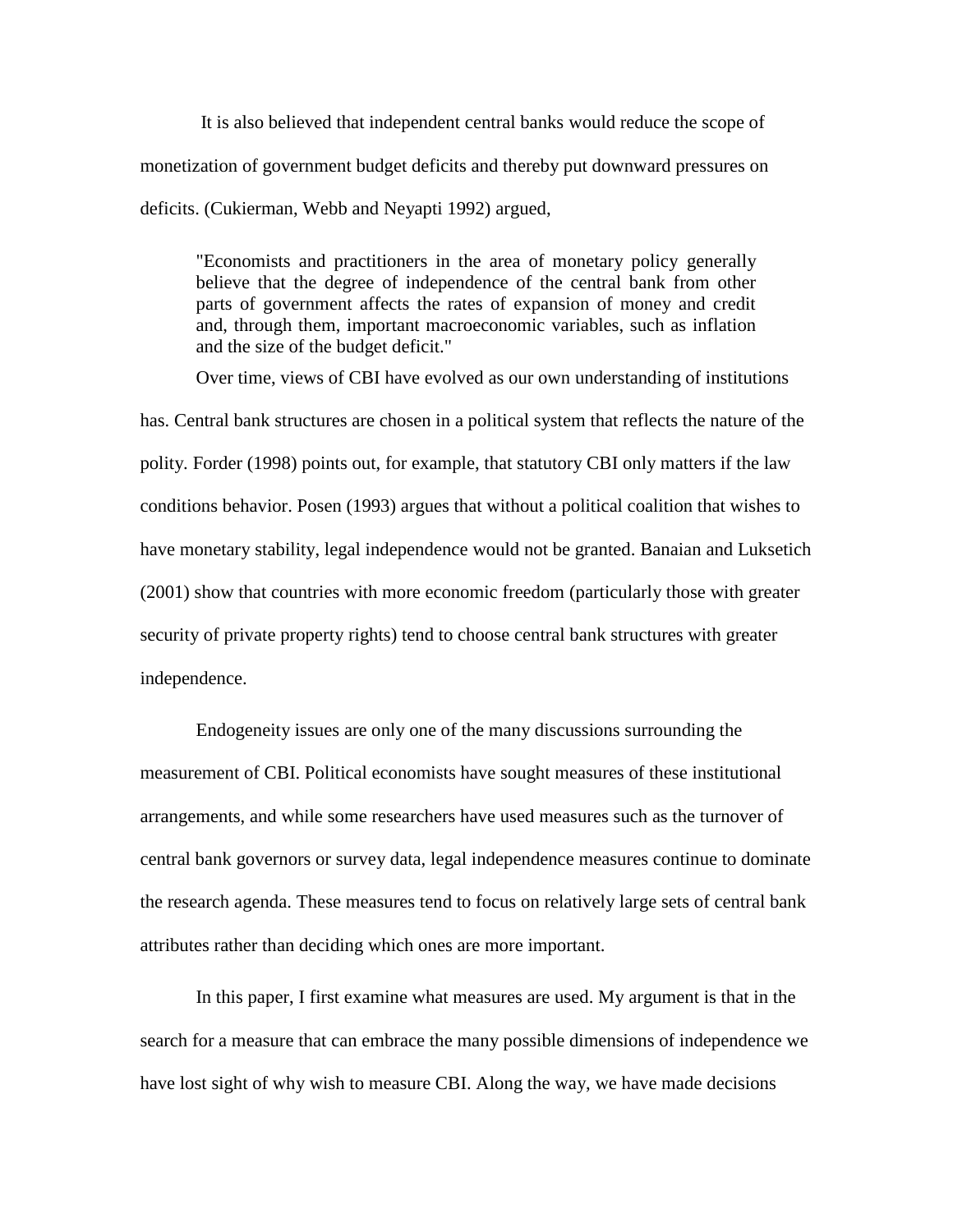regarding the scales on which we measure institutional arrangements that are arbitrary and atheoretic. An absence of theory also surrounds the decisions of averaging. Some measures use simple arithmetic averages while others place weights in ways that are difficult to justify by monetary theory.

In the second half of the paper, I appeal to theory in order to justify using a classification scheme that is lexicographic and simplified. Rather than placing central banks on a scale, I suggest placing them in broad categories; if a researcher were to choose to use an index number that was to be meaningful, one have to choose a ranking a priori of which central bank attributes mattered most. It may be that some matter more for inflation control, while others matter more for long-run economic growth (by reducing uncertainty over monetary policy) or for budget deficit control. My point is not to argue for a particular new ranking, though I will offer one. It is that the researcher cannot avoid deciding what counts, and why, by using a one-size-fits-all measure of CBI.

#### 1 Early Measures: Ranking Central Banks

Early iterations of the CBI measure centered on two legal characteristics – the appointment process for the central bank's board, and whether or not the central bank maintained autonomy for monetary policy or whether the government held a veto. Bade and Parkin (1982) created eight classifications by marking three binary choices:

- Who has final authority for monetary policy?
- Are a majority of the members of the central bank board appointed independently of the government?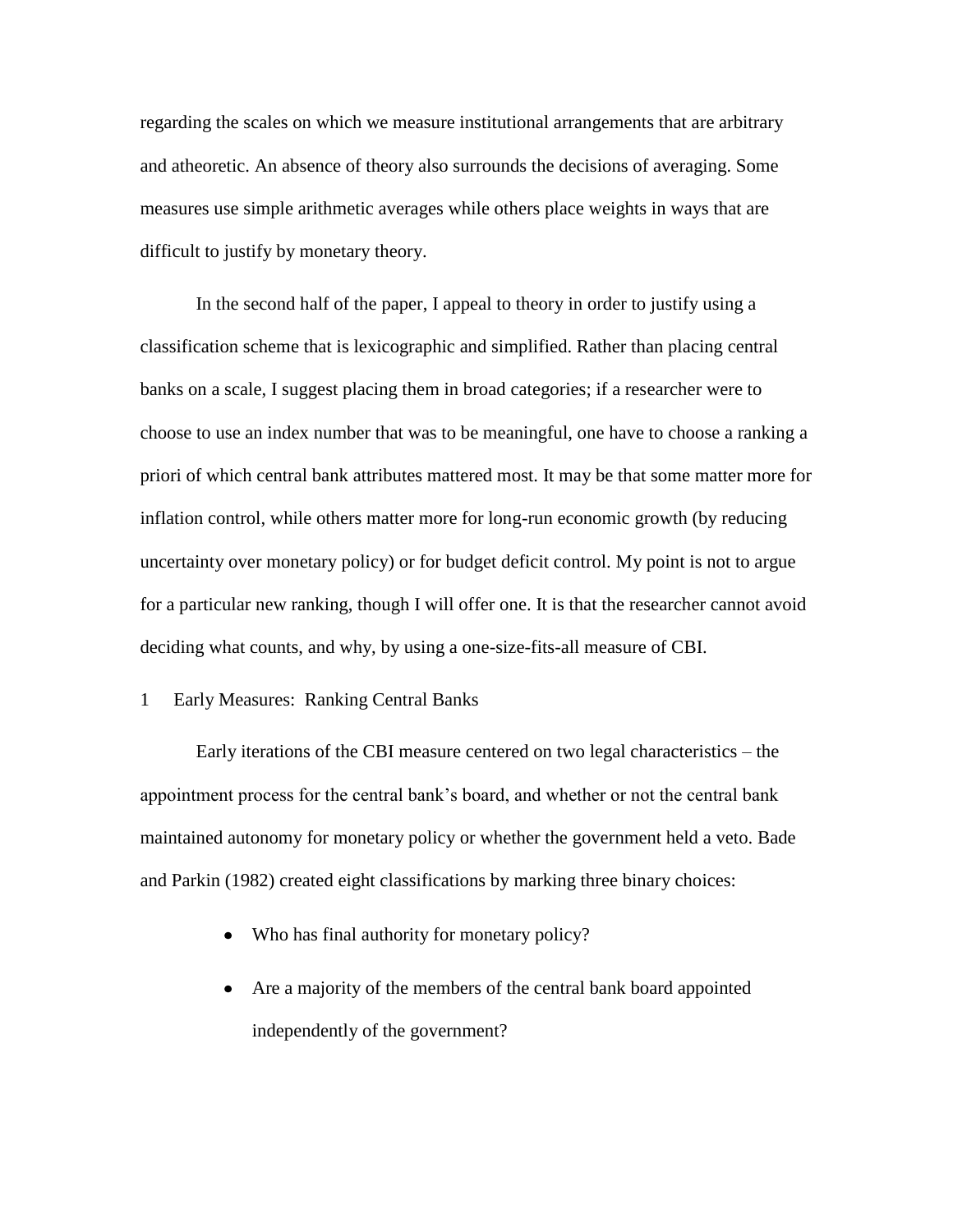• Is there a government official on the central bank board (whether or not she or he is a voting member)?

All of these are references in one way or another to central bank autonomy. As Akhtar (1995) notes, there is no reference to the goals of the central bank, no reference to price stability. Bade and Parkin then asserted from this a rank ordering of which structures were more independent than others by adding up how many of the three choices favored the central bank's independence. Eijffinger and De Haan (1996) show that this is relatively accidental: Only four of the eight possible classifications appeared in the industrialized economies: some had none of the autonomy measures; some had only the absence of a government official on the bank board; some had the absence of a government official and final authority for monetary policy; and two had all three desirable qualities (the Bundesbank and the Swiss National Bank). They thus gave the banks scores of one to four.

Others tried to insert additional criteria. Alesina (1993) adds a fiscal dimension to this list: Are central banks required to purchase Treasury bills?<sup>i</sup> This is the beginning of consideration of the concept of fiscal dominance, or that governments can force even the most autonomous central bank to issue base money if it must act as a backstop for debt issuance. This would mean that such central banks may not have operational independence. A lack of operational independence also accords to central banks that are chartered to guard for "financial stability." As the problems stemming from the subprime mortgage crisis and resulting credit crunch made clear, the Federal Reserve has less than complete operational independence.<sup>ii</sup>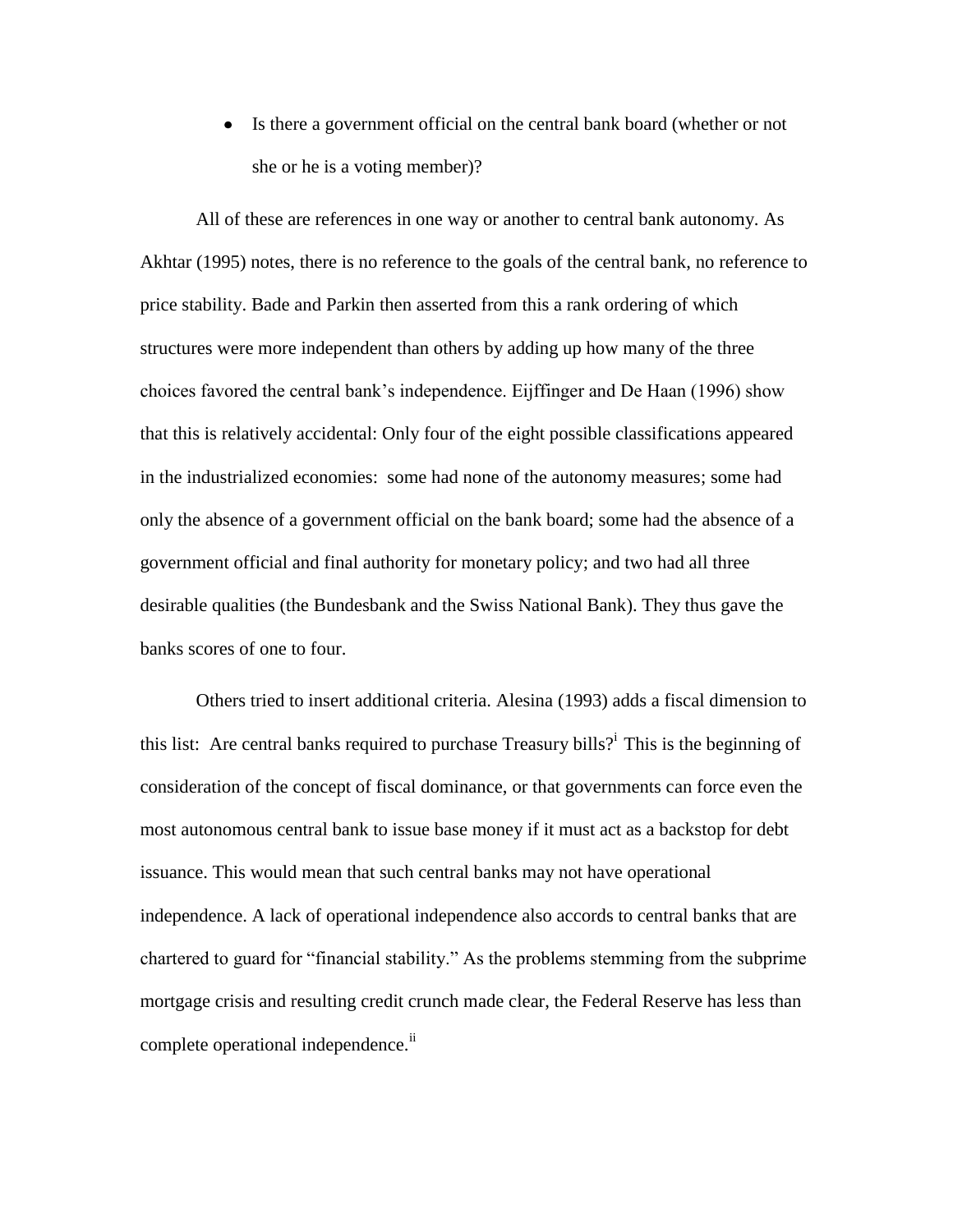The Bade-Parkin, Alesina and Eijffinger-Schaling indexes are in fact not cardinal in any way.<sup>iii</sup> They describe four or five separate central bank types, as described by these three attributes. All three indexes have some agreement over the order of the bank types towards independence. Such ordering is lexicographic: Central banks that have final authority over monetary policy are always ranked ahead of those where the government has final authority (or that authority is shared, in the Eijffinger-Schaling index) regardless of the appointment process.

#### 2 Cardinal Measurements: Cukierman and GMT

Most CBI indices that researchers use these days involve either some point count of various institutional features or some scale determined by a reading of the experts. The Grilli, Masciandaro and Tabellini index would be an example of this type. Their point count type index usually uses a yes/no choice for some institutional feature, e.g., is the chair of the central bank appointed by the country's chief executive? Does the government have a direct representative like a finance minister on the central bank board? Does the central bank's constitution specify price stability as the sole objective of central bank policy? The number of "yes" answers are summed to construct the index. Sometimes these get combined with the second, more judgmental index type to get a blended measure, as in Alesina and Summers (1993).

The Cukierman, Webb and Neyapti index is quite different from these earlier versions. It is additive of various features, as does the Grilli, Masciandaro and Tabellini index. But the CWN index places a much richer set of possible institutional arrangements along a variety of scales. Some of them will be two or three-point scales, others as high as a seven-point scale. They are then added, sometimes in an unweighted average and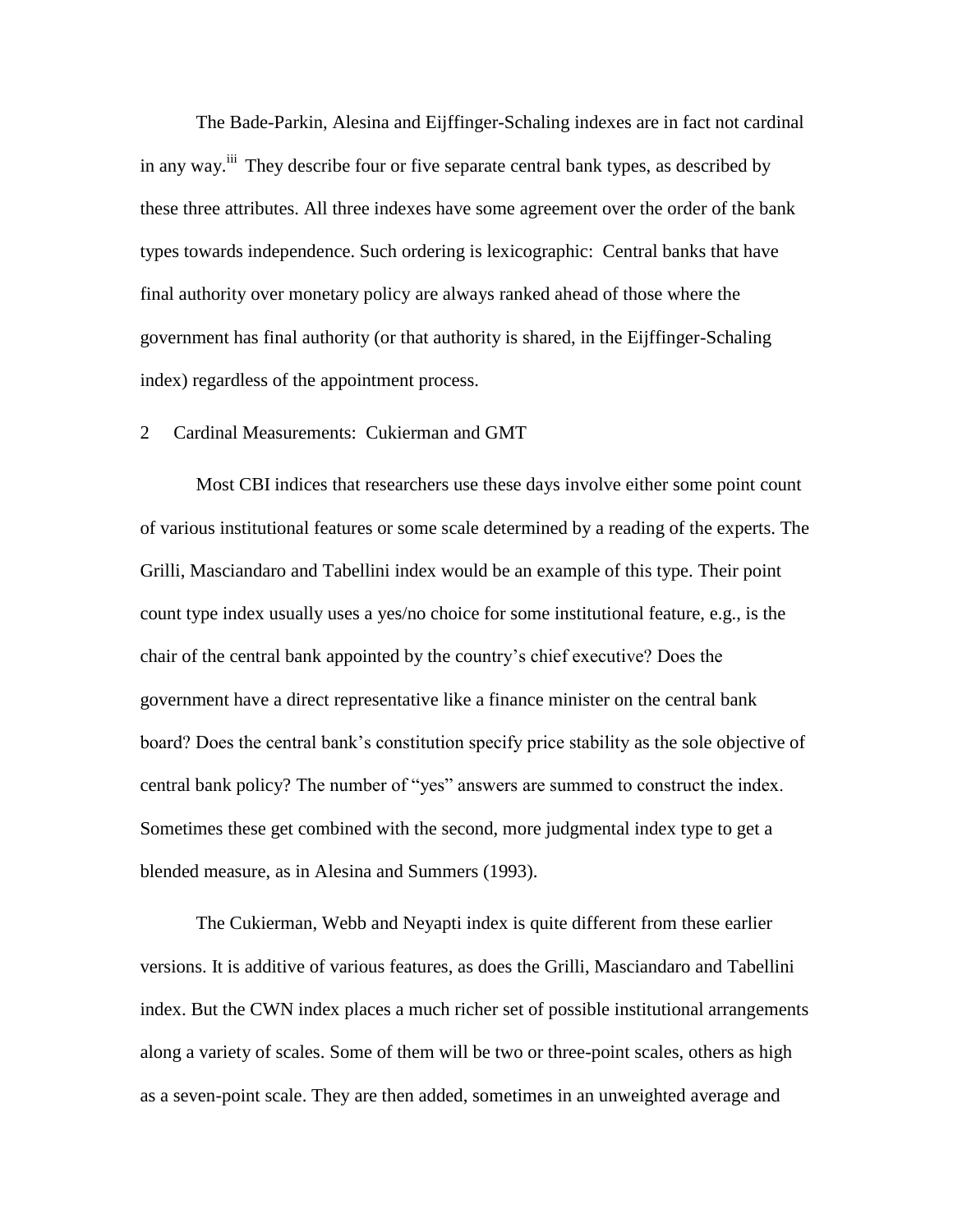other times in a weighted average (called LVAU and LVAW in their paper). For example, the conflict resolution variable included in Cukierman is a six-point scale as follows:

- 1. CB given final authority over issues clearly defined in the law as CB objectives.
- 2. Government has final authority only over policy issues that have not been clearly defined as CB goals in the case of conflict with CB.
- 3. In case of conflict, final decision is up to a council whose members are from CB, legislative branch and executive branch.
- 4. Legislative branch has final authority on policy issues.
- 5. Executive has final authority on policy issues, but subject to due process and possible protest by CB.
- 6. Executive branch has unconditional authority over policy.

These get marked as 1, 0.8, 0.6, … 0. The authors then take each of these measures and collect a set of sub-averages, and then average the sub-averages for either a weighted or an unweighted number lying between zero and one that is considered a measure of legal central bank independence.

In Table 1 I have arrayed the various components of the indexes, and shown the weights applied to each. An advantage of the GMT measurements is that the measure is an unweighted summation (though as discussed below, it assumes all values are equivalent in contributing to independence, without complementarities.) When broken down, the CWN measure has a set of weights that are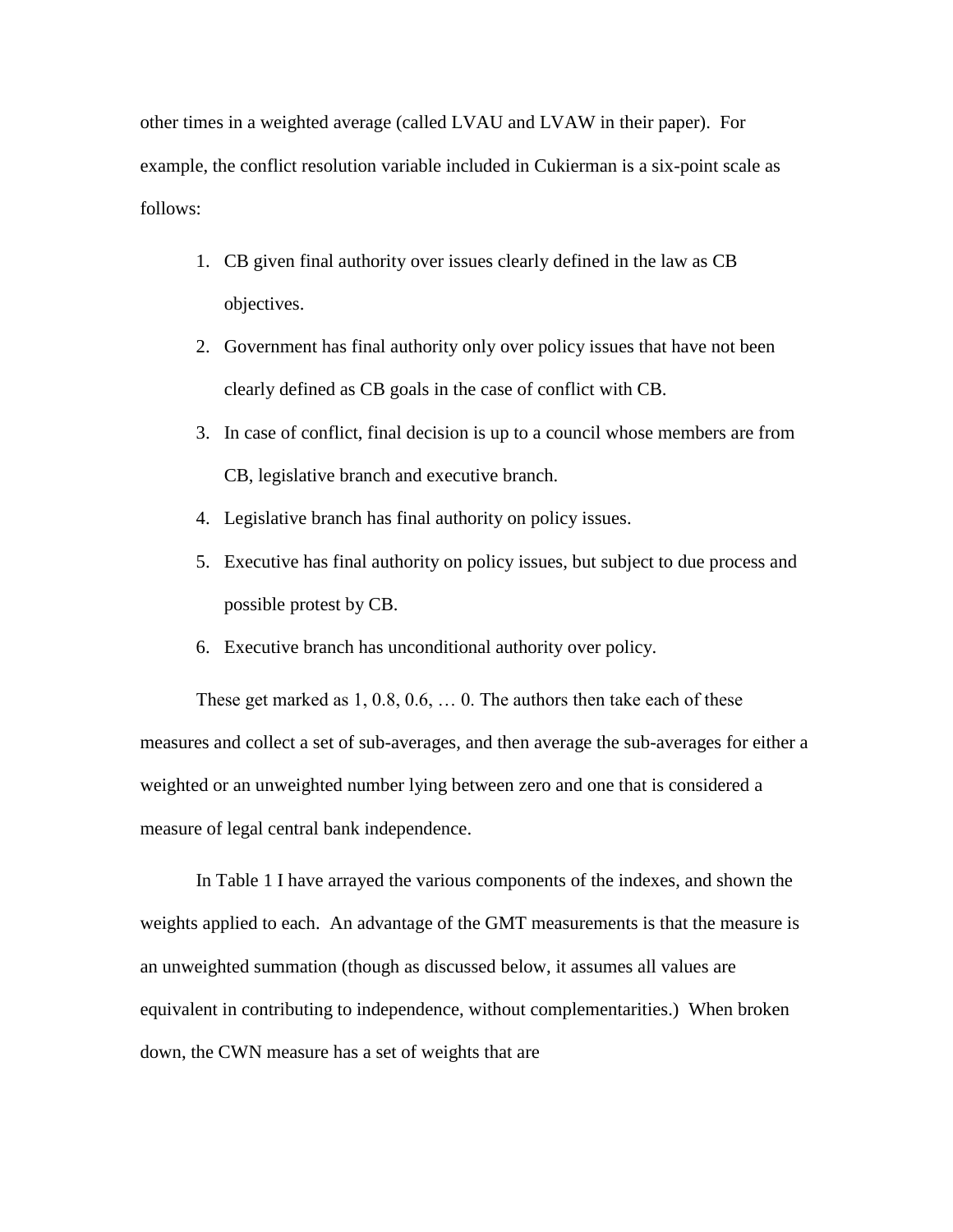# **Table 1: Weightings in various central bank independence indices**

|                                                                       |             |           | $C92 -$     | $C92 -$     | GMT91-    | GMT91-    |
|-----------------------------------------------------------------------|-------------|-----------|-------------|-------------|-----------|-----------|
|                                                                       | Bade/Parkin | ES 1993   | <b>LVAU</b> | <b>LVAW</b> | political | economic  |
| Term of office of CEO                                                 | 0.000%      | 0.000%    | 3.125%      | 5.000%      | 12.500%   | $0.000\%$ |
| Who appoints CEO                                                      | 0.000%      | 0.000%    | 3.125%      | 5.000%      | 12.500%   | 0.000%    |
| Dismissal provisions                                                  | 0.000%      | 0.000%    | 3.125%      | 5.000%      | 0.000%    | $0.000\%$ |
| Can CEO hold another office?                                          | 0.000%      | $0.000\%$ | 3.125%      | 5.000%      | $0.000\%$ | 0.000%    |
| Other board members appointed by<br>someone other than the government | 25.000%     | 33.333%   | 0.000%      | 0.000%      | 12.500%   | 0.000%    |
| Board appointment term of office                                      | 0.000%      | $0.000\%$ | $0.000\%$   | $0.000\%$   | 12.500%   | 0.000%    |
| Government sits on CB board                                           | 25.000%     | 33.333%   | 0.000%      | 0.000%      | 12.500%   | 0.000%    |
| Who forms monetary policy?                                            | 0.000%      | 0.000%    | 3.125%      | 3.750%      | 12.500%   | 0.000%    |
| Conflict resolution                                                   | 25.000%     | 33.333%   | 6.250%      | 7.500%      | 12.500%   | $0.000\%$ |
| CB advises budget                                                     | 0.000%      | 0.000%    | 3.125%      | 3.750%      | 0.000%    | 0.000%    |
| CB objectives                                                         | 25.000%     | 0.000%    | 12.500%     | 15.000%     | 12.500%   | 0.000%    |
| Limits on advances                                                    | 0.000%      | 0.000%    | 12.500%     | 15.000%     | 0.000%    | 14.286%   |
| Limits on securitized lending                                         | 0.000%      | $0.000\%$ | 12.500%     | 10.000%     | 0.000%    | 0.000%    |
| Who controls terms of lending                                         | 0.000%      | 0.000%    | 12.500%     | 10.000%     | 0.000%    | $0.000\%$ |
| Width of circle of borrowers from CB                                  | 0.000%      | $0.000\%$ | 12.500%     | 5.000%      | $0.000\%$ | 0.000%    |
| Lending limits                                                        | 0.000%      | 0.000%    | 3.125%      | 2.500%      | 0.000%    | 14.286%   |
| Maturity limits                                                       | 0.000%      | 0.000%    | 3.125%      | 2.500%      | 0.000%    | 14.286%   |
| Interest rate limits                                                  | 0.000%      | 0.000%    | 3.125%      | 2.500%      | 0.000%    | 14.286%   |
| CB prohibited from primary market                                     | 0.000%      | $0.000\%$ | 3.125%      | 2.500%      | $0.000\%$ | 14.286%   |
| Discount rate set by CB                                               | 0.000%      | 0.000%    | 0.000%      | 0.000%      | 0.000%    | 14.286%   |
| <b>Bank</b> supervision                                               | 0.000%      | $0.000\%$ | $0.000\%$   | 0.000%      | 0.000%    | 14.286%   |
|                                                                       |             |           |             |             |           |           |
| Sources: C92, Cukierman (1992, p 379-80)                              |             |           |             |             |           |           |
| GMT -- EconPolicy (1991, pp 368-370)                                  |             |           |             |             |           |           |
| Bade and Parkin (1988)                                                |             |           |             |             |           |           |
| ES93 -- Eijffinger and Schaling (1993, p.65)                          |             |           |             |             |           |           |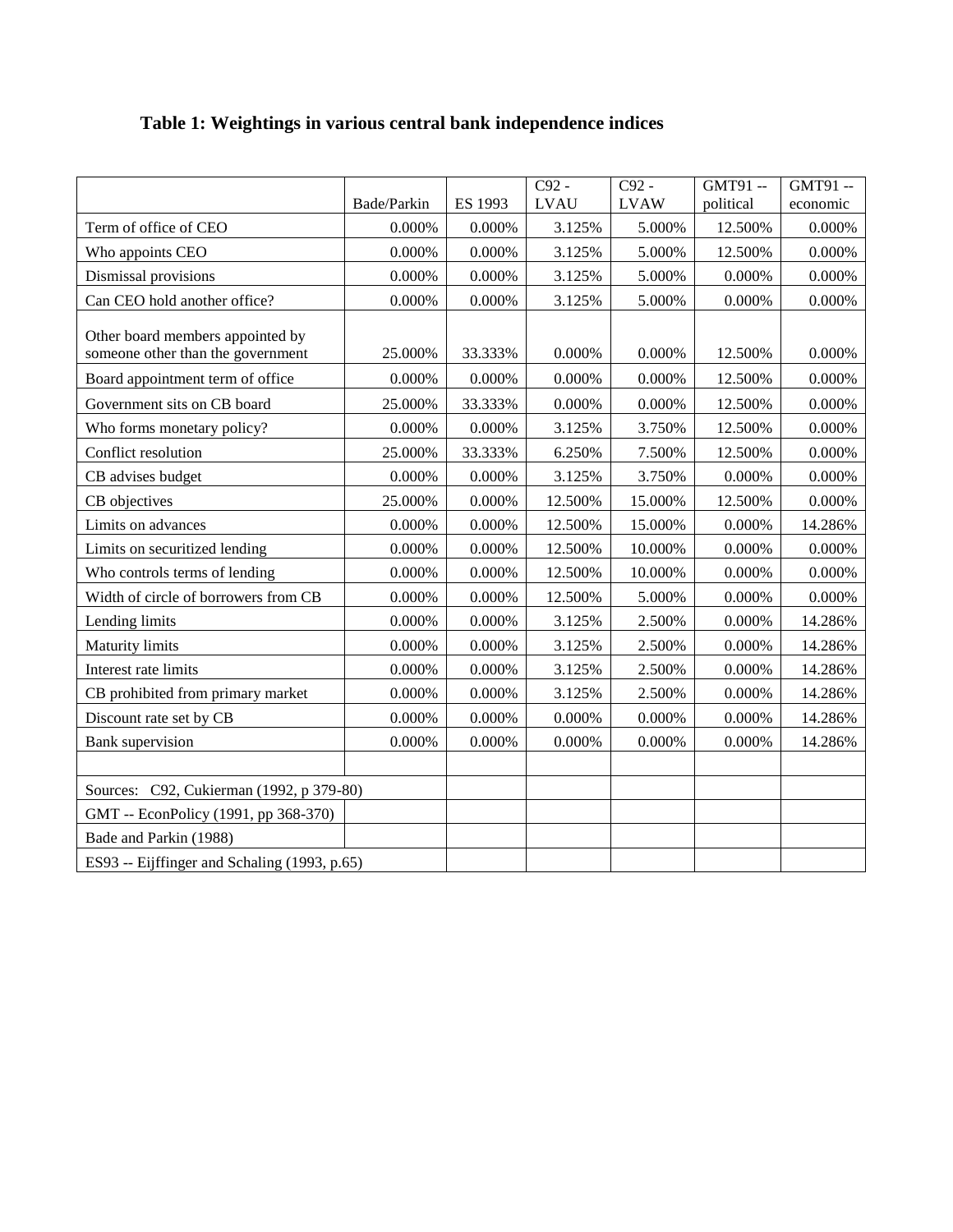Another issue with these broader measures is the need for a broader set of judgments. In addition, some central bank laws are silent on some measures. For example, few of the 34 central bank laws offered Cukierman, Miller and Neyapti (2002) enough information to measure all sixteen instruments. In this case, the measure averages up the values into the four subcategories and then averages the subaverages in the same way as if they had all sixteen measurements of legal independence.

Further, it is quite difficult to imagine how central banks in transition economies could avoid some participation in the government debt markets. There are few countries with financial markets active enough to permit full private purchase of government debt. In Ukraine, for instance, few banks have the ability to hold any significant portion of the government's debt. The debt "market" is simply the central bank wire, the closed network of computers that connect commercial banks with the National Bank of Ukraine. The auction of treasury bonds is conducted by the NBU in conjunction with the Ministry of Finance. At some points, the NBU has acted as "buyer of last resort" in the government debt market because there were no bids available at any interest rate.iv Since that debt is dominant as well in the central bank's portfolio (with the exception of the Baltic states with their currency boards), there may be little choice for the central bank legislation than to allow some participation in the debt market.

#### 3 The Linear Scale and Averaging

The use of linear scales and averaging to create a single number presents two issues in measurement. First, the linear scale introduces the notion that the gap between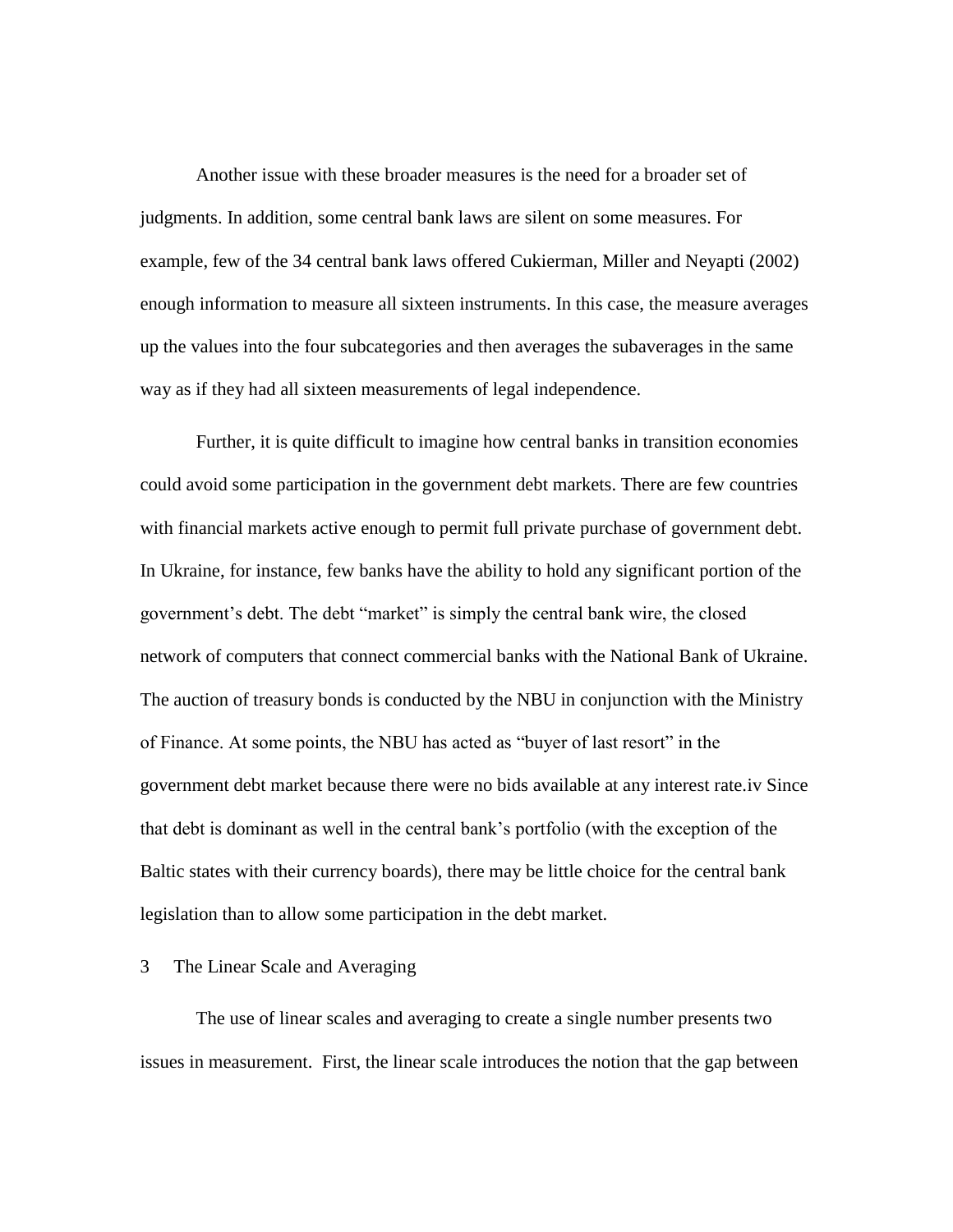each type of institutional arrangement within a certain measure, such as term of office, has an equal effect on independence or on inflation fighting.

So for example, the conflict resolution variable in CWN implies that every step along the path from institutional arrangement 1 to institutional arrangement 6 has the same effect, for example, on reducing inflation or on reducing budget deficits. There's no reason to believe that is true. Banaian and Luksetich (2001) show that only those central banks with the most independent of these six structures have had better inflation performance.

This is a very basic insight of econometric analysis. When using categories such as those in the conflict resolution variable above, one can agree to the ordering without agreeing what the distances between them are. But that is exactly what the CWN and CMN later do. The number created by GMT says that two central banks are "equal" in, say, political independence if each of them has six of the eight characteristics of politically independent central banks. It does not matter which six. And then one is tempted to place those numbers in a regression and derive a slope, or a partial derivative. I argue the measures are not to be used in that way. The researcher can measure the difference in means between inflation rates of countries with central banks of different types and gain insight, but the regression coefficient does not reveal anything more meaningful. $v$ 

As noted earlier, the CWN, CMN and GMT measures also average or add up a set of institutional values. GMT is always an unweighted average as shown in Table 1. The other two measures though, because they average subgroups and then average the subaverages imply a set of weights. The weights are quite arbitrary. Principal components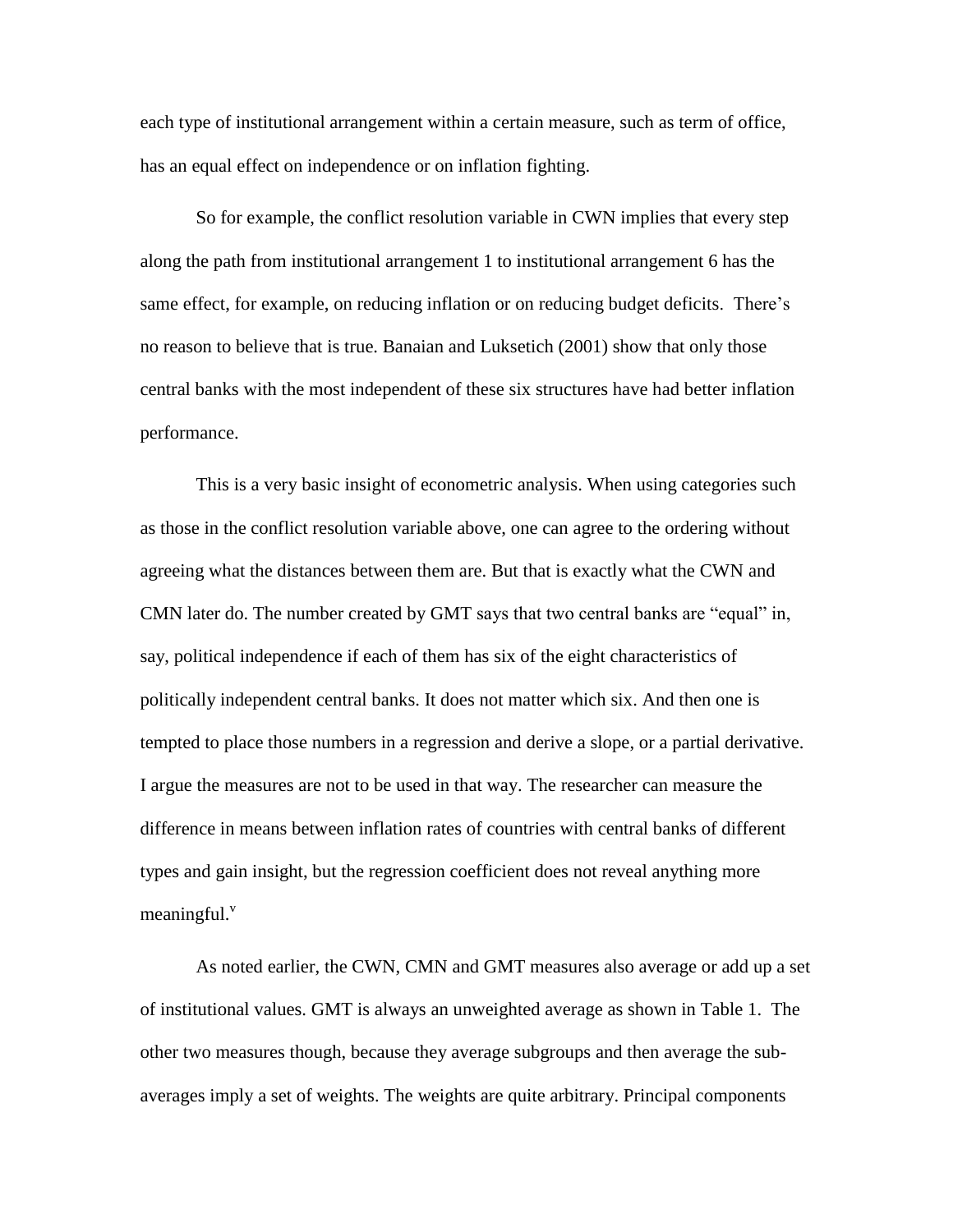gives much different weights, awards most of the weight on three variables. (See: Banaian, Burdekin, and Willett 1998)

An example will illustrate. CMN extended the index to 34 countries in transition from planned to market economies. Their data set gave multiple indicators for eight countries that have changed central bank laws since twice since transition began. Of those, five have changed towards giving complete final authority over meeting goals stated in the central bank law as the central bank's objectives (Armenia, Kazakhstan, Lithuania, Poland and Uzbekistan). The Central Bank of Mongolia already had that power in its earlier law. Those countries followed the lead of the Czech Republic, Estonia, Hungary, Latvia and Slovakia. So of the 26 countries, 12 now have central banks with complete autonomy. Another, Belarus, says that the government can only act against the wishes of the CB on those items not in the central bank's objectives. The remaining give the CB little autonomy, subject to either an unchecked parliamentary (5 of 12) or executive veto.

Was the grant of autonomy a wise choice? I look at the data for price depreciation (D in their paper, equal to the inverse of 1 plus the average rate of CPI inflation) for the latter subperiods, which are defined by CMN based on the date of adoption of central bank laws.<sup>vi</sup> Their data indicate that the countries with complete central bank autonomy have an average rate of price depreciation of 17% per year, while those with any other form of conflict resolution had an average annual depreciation rate of 37%.

Of course, the effects of price liberalization may reduce the size of that effect, as CMN demonstrate. However, the size of the effect of complete central bank autonomy may still be large. To make a good comparison, I have re-run their regression on just the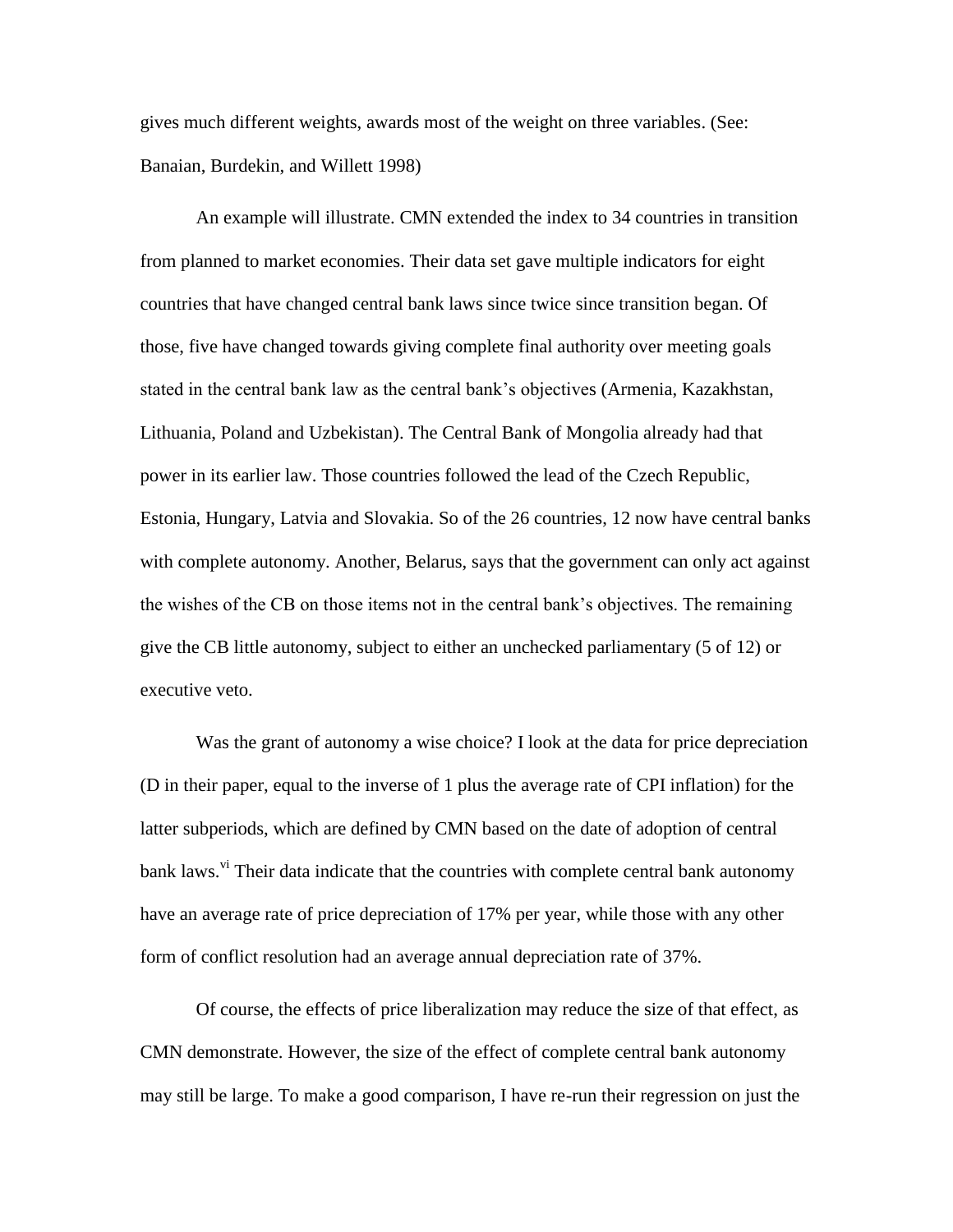post transition periods.<sup>vii</sup> These regressions may be compared to their Table 3, except for not using the pre-transition sub-period. I then substituted a simple dummy variable that equals one if the central bank has complete autonomy (i.e, if CMN find that the "(central bank is given final authority over issues clearly defined in the law as CB objectives", then my autonomy variable will equal 1; otherwise it equals zero).

| Variable               | Regression 1 | Regression 2 | Regression 3 | Regression 4 |
|------------------------|--------------|--------------|--------------|--------------|
| Cumulative             | $-.07307$    | $-.08308$    | $-.11543$    | $-.09477$    |
| liberalization index   | (0.05)       | (0.02)       | (0.01)       | (0.01)       |
| War Dummy              | $-.06471$    | 0.07214      | 0.04479      | 0.06371      |
|                        | (0.39)       | (0.32)       | (0.53)       | (0.36)       |
| Index of internal      | $-.48445$    | $-.45589$    | $-.47241$    | $-.50993$    |
| price liberalization   | (0.19)       | (0.21)       | (0.18)       | (0.15)       |
| <b>CMN</b> index       | $-.28473$    |              | $-.33270$    |              |
| ("LVAW")               | (0.14)       |              | (0.08)       |              |
| LVAW slope shift       |              |              | 0.24414      |              |
| (for CLI > 4)          |              |              | (0.07)       |              |
| Central bank           |              | $-.09679$    |              | $-.16563$    |
| autonomy               |              | (0.11)       |              | (0.02)       |
| Autonomy slope         |              |              |              | 0.16620      |
| shift (for $CLI > 4$ ) |              |              |              | (0.07)       |
| Joint signif. of       |              |              | 0.67         | 0.04         |
| central bank measure   |              |              |              |              |
| Adjusted $R^2$         | .62          | .63          | .65          | .66          |

**Table 2: Inflation and CBI in Transition Economies**

p-values for significance in parentheses. Sample size  $= 31$ 

The results suggest that perhaps the simple measure of central bank autonomy is as useful a measure of CBI as the fuller measure CMN employ. This result confirms what was found in Banaian, Burdekin and Willett (1995) for industrialized economies. The first and third equations replicate the first and fourth columns of their Table 3. The size and significance of most coefficients are similar, except for the index for internal price liberalization. Like CMN, I see little evidence of significant effects of CBI as measured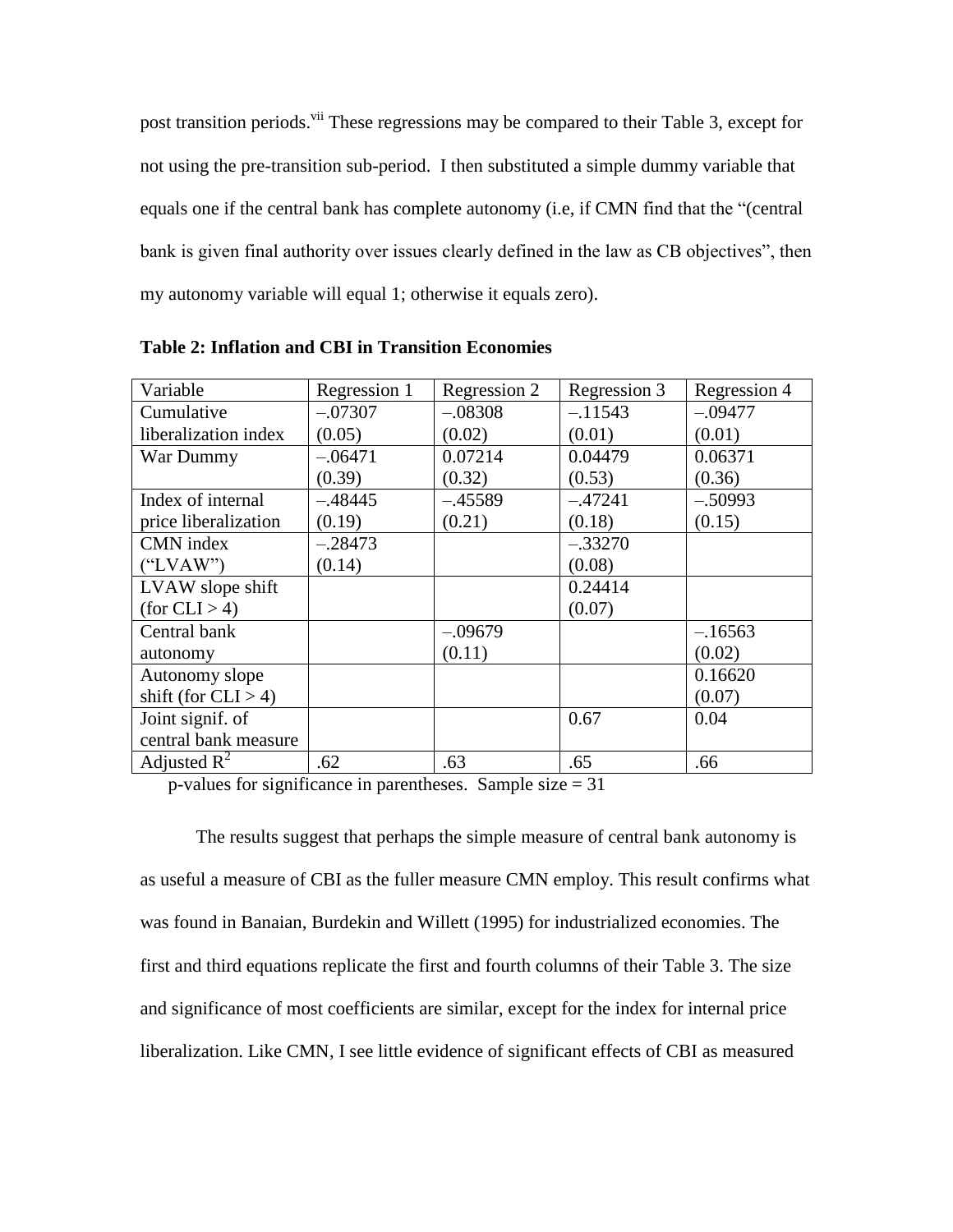by their LVAW index (the p-value of 0.14 indicates a 14% probability of no significance.) The measure of central bank autonomy fares little better.

In the third and fourth columns I take advantage of CMN's insight that the effectiveness of CBI may depend on creating a price system more like those in the industrialized economies, as measured by the cumulative liberalization index (CLI). They use a slope dummy which splits the slope of LVAW at a CLI measure greater than 4. They used a cut-off at 2, but since this is a cumulative index, it will naturally have higher values in later periods. The mean value of CLI for the third sub-period is 3.42 and only five countries had values less than 2. In their example, this brings the significance of the LVAW measure in total (for a country that has liberalized prices) to about 5-6%.

CMN expected that CBI would only obtain anti-inflationary effects if the degree of price liberalization placed the country's price system more in line with those in the West. Thus, they found that "The coefficients of (CBI) at low levels of cumulative liberalization remain insignificant and the coefficient of CLI (which was significant before) becomes insignificant at conventional levels, but its sign remains negative…" (p. 20). My results show just the opposite when one resets the slope shift dummy to occur at CLI greater than four. It now appears that the effects of CBI in reducing inflation are significant only for countries that have liberalized less. For countries that have  $CLI > 4$ , the effect of CBI is nil, while the effects of CLI continue to be as strong as in those regressions without the slope shift coefficient.

It might therefore be useful to run a regression with the principal components along as CMN have. One may use the principal components and then re-arrange or "unscramble" the results to obtain coefficients on the original central bank attributes.<sup>Viii</sup>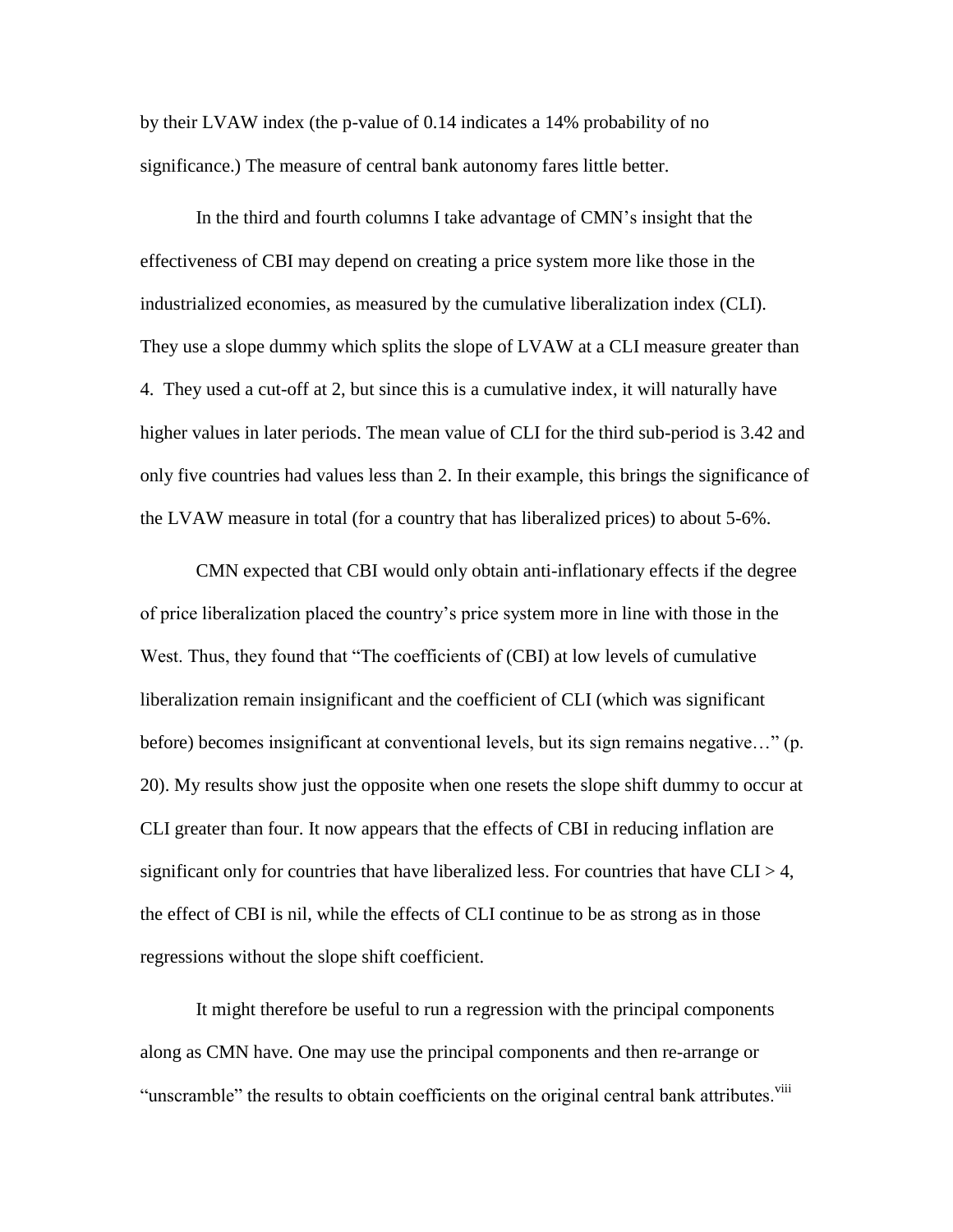This appears in the next table. I dropped the third principal component (which mostly loads the ability of the CB governor to hold another office) as it was insignificant. The result of that estimation is that the conflict resolution mechanism in the central bank law and the CB's objectives are significantly correlated with a country's price depreciation. One should approach these results with due caution, however, as they are based on only 20 central banks for whom full data are available.

#### **Table 3: Unscrambled Principal Components Analysis of CBI in Transition**

#### **Economies**

| Variable                                   | Coefficient | p-value |
|--------------------------------------------|-------------|---------|
| War dummy                                  | 0.089       | 0.34    |
| Cumulative liberalization index            | $-.111$     | 0.02    |
| Internal liberalization                    | $-.026$     | 0.96    |
| Principal component 1                      | 0.161       | 0.10    |
| Principal component 2                      | $-.115$     | 0.27    |
| Constant                                   | 0.698       | 0.05    |
| Unscrambled coefficients<br>$\mathbf{1}$ . |             |         |
| Term of office                             | $-.071$     | 0.12    |
| Dismissal process                          | $-.039$     | 0.39    |
| Governor can hold another office           | $-.008$     | 0.61    |
| Who formulates monetary policy             | $-.093$     | 0.19    |
| Who has final authority                    | $-.073$     | 0.04    |
| Participation in budget process            | $-.010$     | 0.73    |
| Statutory objectives of CB                 | $-.187$     | 0.04    |
|                                            |             |         |
| <b>Adjusted R-square</b>                   | 0.64        |         |
| Standard error                             | 0.118       |         |

Dependent variable is inflation rate. See Table 2 for more details.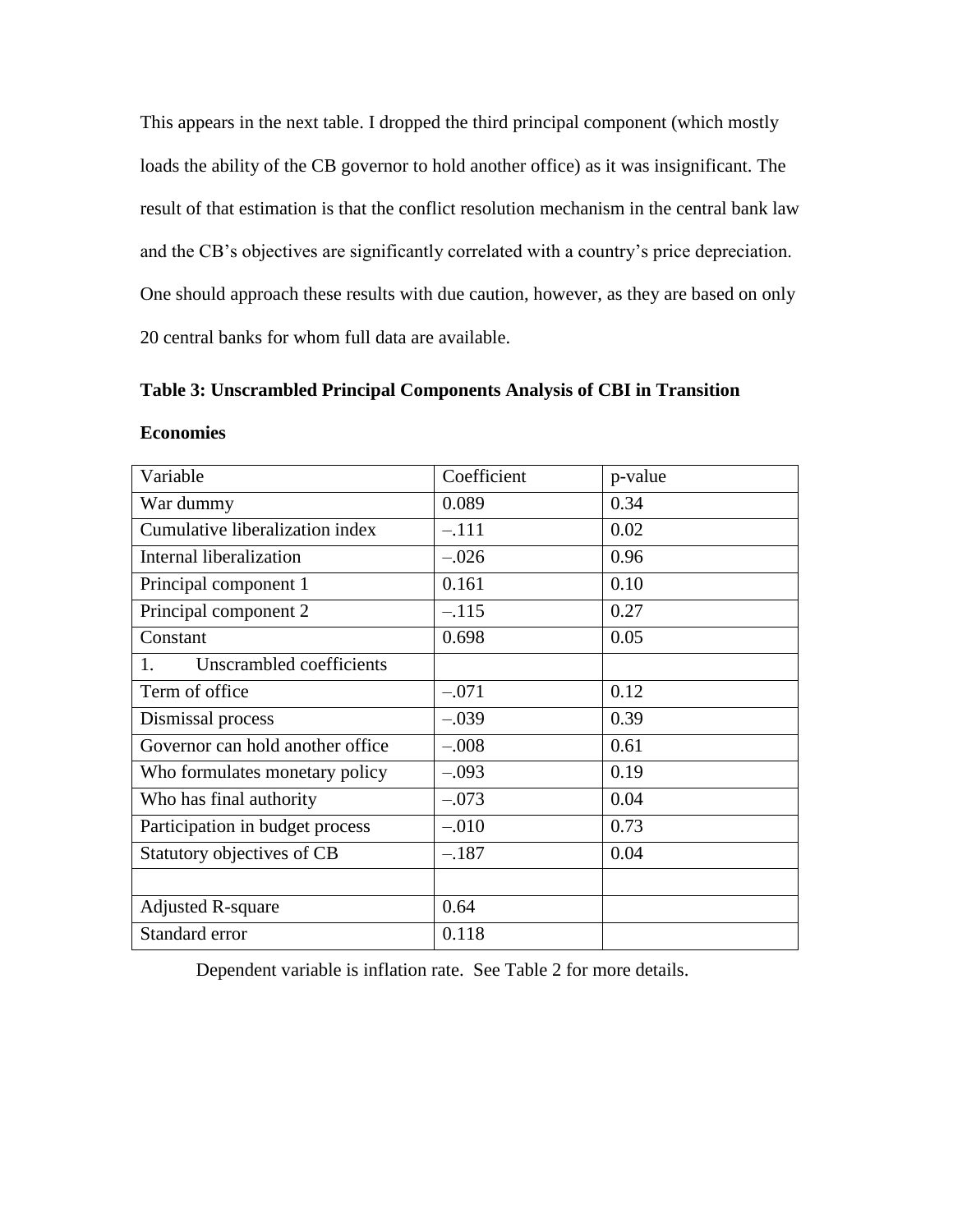#### 4 Issues with Other Measures

Some researchers have used turnover rates for central bank governors as an alternative means of testing central bank independence. The problem with this measure however is that turnover may be endogenous to economic performance (see de Haan and Kooi (2000) or Dreher, de Haan and Sturm (2006)) Central bank governors may change when governments themselves are unstable. And countries with different attitudes towards inflation (or more precisely, different dominant interest groups with different preferences for inflation) may in fact prefer longer or shorter turns in office. The importance of commercial banks would be one example.

It is somewhat of a stretch then to say that high rates of turnover of a central bank's CEO is evidence for or against independence. Central bank accountability may call for a frequent review of performance, while granting high amounts of independence in the inter-review period. It would be odd to view these reviews then as political interference.

Evidence on turnover by Cukierman (1992) found two-way causality between inflation and turnover. Dreher, Sturm and De Haan (2006) show that CEOs are replaced more often when inflation is higher, along with higher degrees of political instability and turnover and the election of left-wing governments. Again, the problem arises: Is this a measure of independence or accountability? As Eijffinger and De Haan (1996) note, a long term in office may just reflect a subservient central bank governor, while shorter terms could mean a central bank governor who stands up to the executive and/or legislative branches.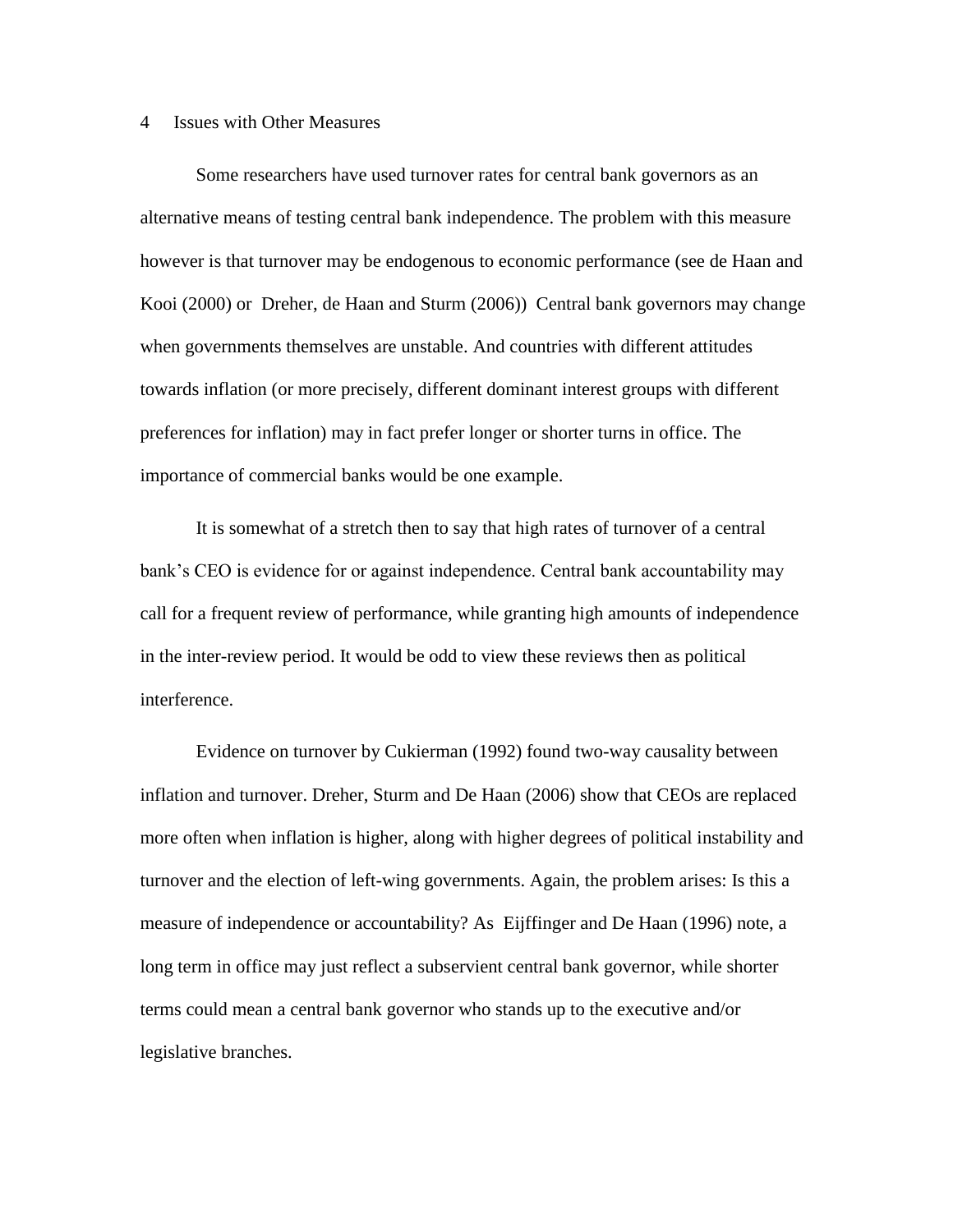Cukierman and Webb (1995) try to refine the turnover measure by looking only at those changes in central bank CEOs that happen within six months of a change in government. Eijffinger and De Haan (1996) argue that this measure may be quite useful in developing economies, where weak rule of law may mean the central bank's legal and actual independence differ sharply.

Other attempts to measure autonomy have met with more success. For example, Oatley (1999) finds that when holding labor market structure and policy preferences of the government equal, simple measures of autonomy explain inflation outcomes better than either the GMT or CWN indices. Likewise, Banaian, Burdekin and Willett (1995) find that the absence of a government override of central bank policy outperforms the CWN index.

Fry, Goodhart and Almeida (1998) include the results of a 1996 survey of central bankers in developing countries conducted by the Bank of England. Central bankers who saw themselves as more autonomous did not finance government deficits through the inflation tax or by financial repression. Cobham, Cosci and Mattesini (2005), studying the central banks of France, Italy and the United Kingdom, rely on a different set of measures of informal CBI, defined as a central bank being able to pursue price stability when it is not the central bank's goal and without regard to government's preferences. They look at seven attributes, none of which refers to a legal document. The resulting ranking is very subjective and while interesting, the paper has so far not attracted much attention.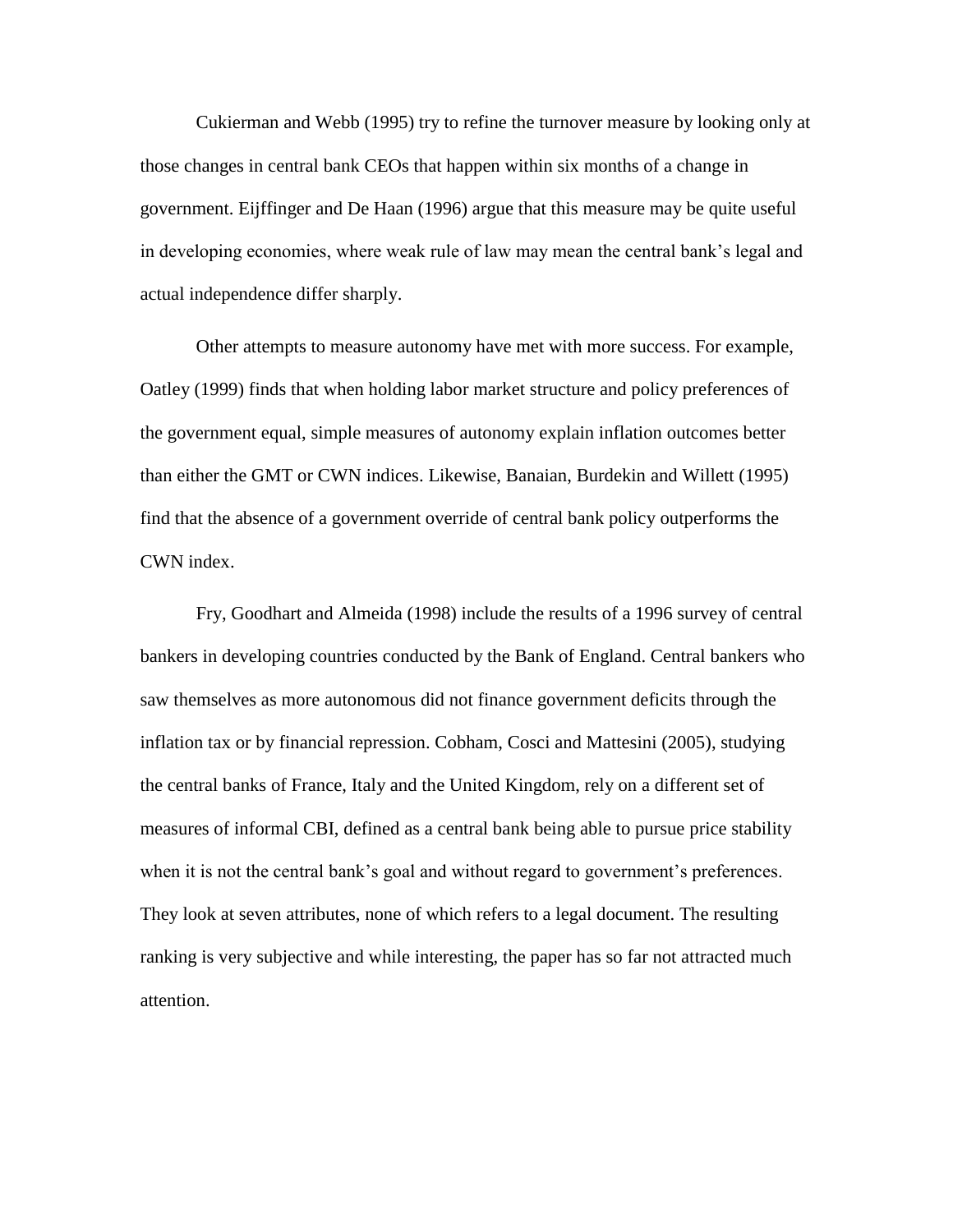5 Back to the Future: A new Lexicography of Central Banks.

Thus it appears from this analysis that the two or three most important factors in determining which central bank de jure features help reduce inflation are the CB's focus on price stability and whether or not it has final authority in setting monetary policy. My strategy is to use that feature to return to a model such as Eijffinger and Schaling (1993). However, to do so requires a few adjustments to their process.

First, as central banks have focused on inflation targeting, many elements of political autonomy for central banks have ceased to have much variation between them. Arnone, Laurens and Segalotto (2006a) recoding of the GMT index in the OECD countries finds that only four countries have no provided legal protections to CBs to strengthen them in case of conflict with government. But these three of these four countries – Australia, Canada, and New Zealand – use an inflation target which is enacted by legislation or otherwise imposed by government. The same was true of the United Kingdom when inflation targeting was first introduced in 1993; the Bank of England gained independence only in 1997 after the election of the Blair government. Many countries in the OECD also placed greater emphasis in their laws on price stability. This and longer terms for CB governors constitutes a great amount of the improvement in political autonomy in OECD central banks since 1990.

This means two things. First, as noted by Arnone, Laurens and Segalotto (2006a), if the researcher uses a GMT index for central banks today, there's less variation for the OECD countries. The EMU countries all score eight of eight marks for political autonomy, and Switzerland has moved to seven of eight from the five it scored in the original coding by GMT. Second, the GMT index as recoded by Arnone et al. (2006a)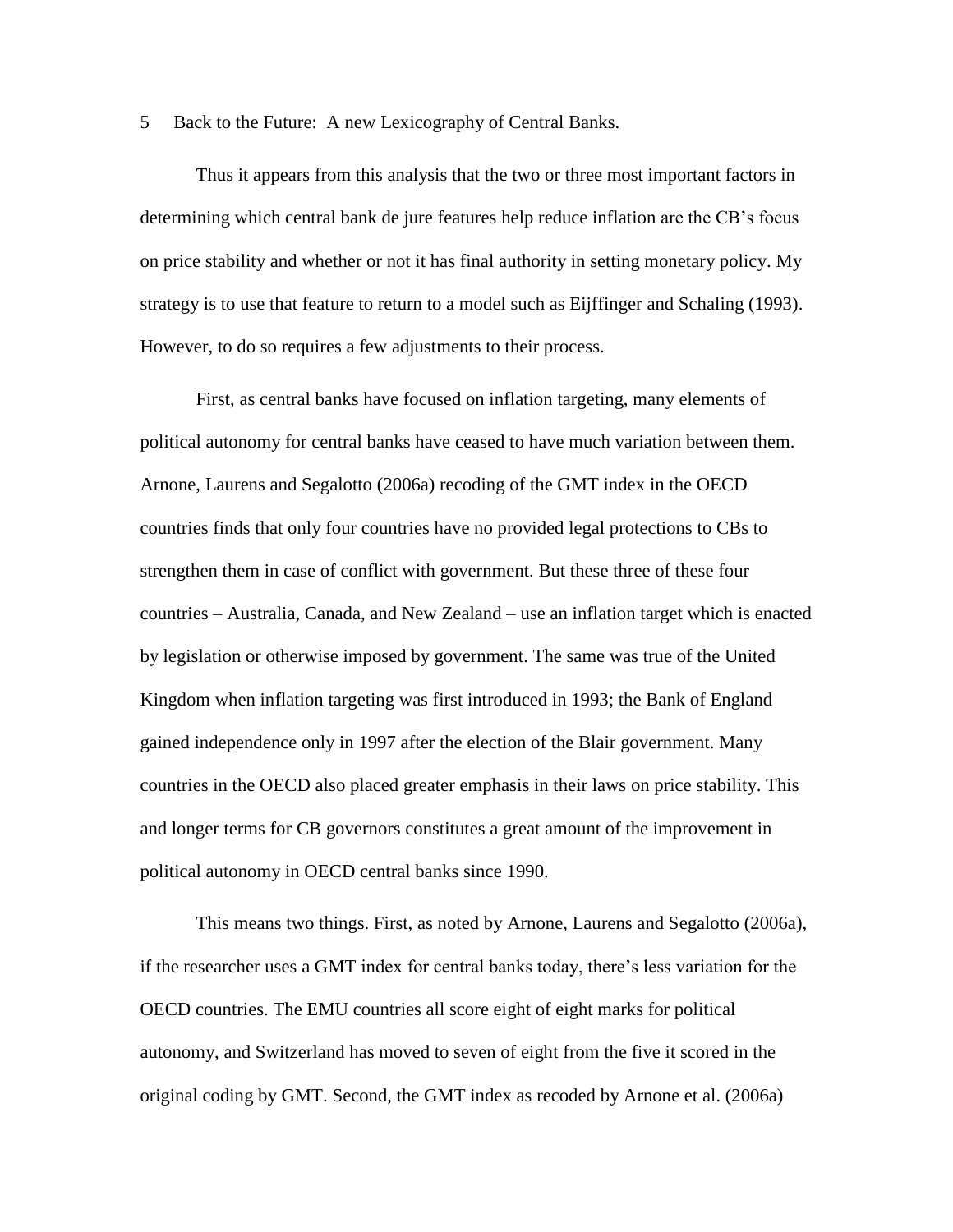gives four of the five lowest marks to the four Anglospheric central banks, which have inflation targeting imposed by legislation or by approval of the government. (The three remaining banks are Denmark, Japan and the USA.) Among emerging market economies, there is more heterogeneity in terms of conflict resolution, but only the South African Reserve Bank does not have inflation in its charter as its primary objective. Yet it adopted an inflation-targeting rule in 2000 (for details of its relation to the government see van der Merwe  $(2004)$ ).<sup>ix</sup>

Arnone et al. (2007) review the evidence on central bank independence and draw four "consensus views" of monetary policymakers from global trends.

- 1. "Set price stability as the primary objective of monetary policy." The time-inconsistency argument for inflationary bias in democratic countries has led to broad agreement on the establishment of price stability as the sole goal as part of a credible commitment.
- 2. "Curtail direct lending to governments." Consensus has formed among central bankers that any lending to government should be temporary, restricted by amount and subject to market rates of interest.
- 3. "Ensure full autonomy for setting the policy rate." This implies both instrument independence (in the sense of Debelle and Fisher (1995)) and a consensus that a short-term interest rate is the best operational target for monetary policy.
- 4. "Ensure no government involvement in policy formulation." There should be no veto by government in the decisions, and the structure of central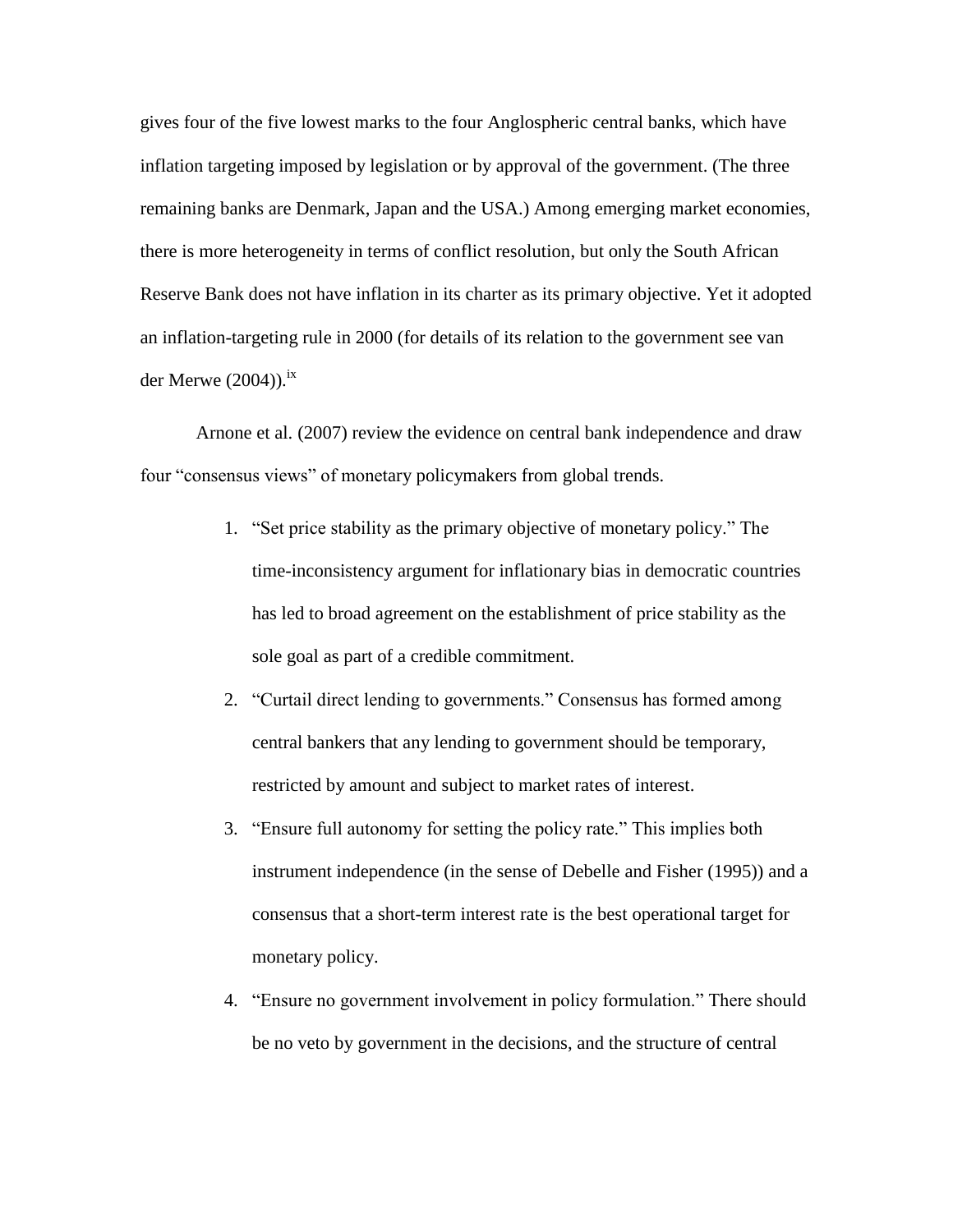bank laws should strengthen the position of the central bank when conflicts arise with the government.

I argue that this list constitutes an effective set of categories for classification of central banks. Rather than develop a new system of weights and steps, the method I propose takes these four consensus views and creates a category indicating which of these each country's central bank has adopted, along the lines of Eijffinger and Schaling (1993) and Schaling (1995, chapter 3), who create eight potential central bank structures but discover only five of the eight were adopted by any of the central banks of the OECD countries.

Arnone et al. (2007) argue for a sequencing of reforms in which goals and basic autonomy of the central bank (in particular instrument independence) would come before the imposition of limits on central bank lending to government. In developing economies, central bank participation in government debt markets may help in countries with shallow money markets. Governments would demonstrate that direct lending is curtailed if they make their central bank completely autonomous. As noted in Banaian, Burdekin and Willett (1995, 1998), direct lending does not provide any further explanation of inflation control in either developing or industrialized economies once autonomy is accounted for. Therefore, in the following discussion, I do not account for it. $^x$ 

All three of the remaining criteria are political variables. Both the CWN and GMT indices measure these, and Arnone et al. update those measurements for newer central bank charters. As GMT uses a simple 0-1 measure it would seem easy to use their measurements, but there remains the question of drawing the lines in converting them as Arnone et al. do. They consider the price stability objective criterion to be met in cases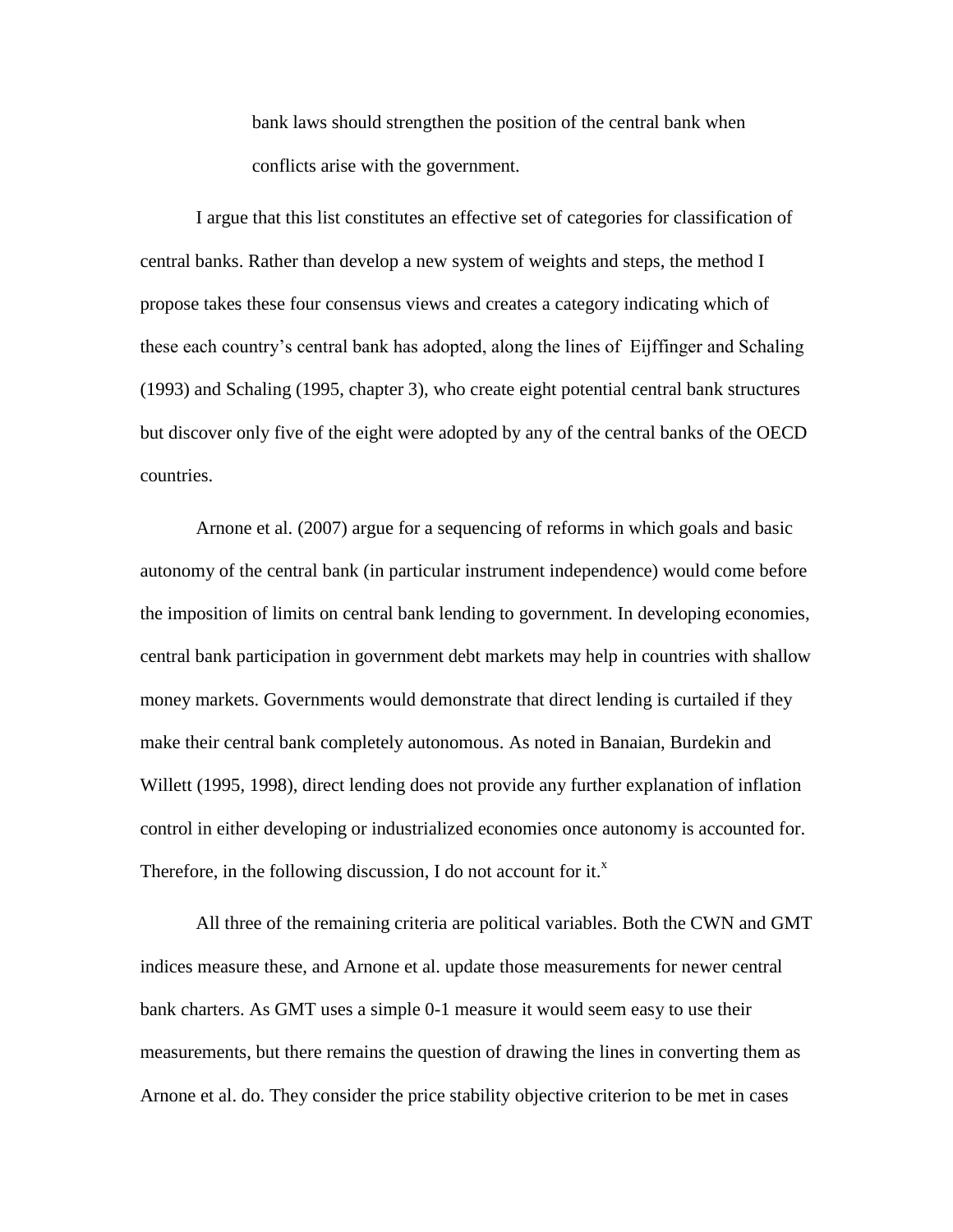where price stability is mentioned with other goals, even those that would "potentially" conflict" with price stability. This is quite outside the consensus view they claim. $x_i$  In the case of many laws governing central banks in the EU, laws are worded to state that price stability is the primary objective of monetary policy and task of the central bank, and then say "without prejudice to its primary objective", the central bank can support macroeconomic policies of the government. In this case, I believe the subsidiary of full employment or other objectives is sufficiently clear to fit the consensus, and I treat those central banks as if they had a sole objective.

A very important consideration in this would be whether objectives for financial stability in a central bank charter conflict with price stability, when those are the only two objectives listed in the law. In the ECB law makes it quite clear that financial stability is secondary to price stability, but in central bank laws of countries where central banks are said to have a great deal of autonomy – such as the Reserve Bank of New Zealand, the Bank of Canada, or the Riksbank – financial stability is provided more as a constraint on pursuit of price stability.<sup> $xi$ ii</sup> It is quite true, as Ferguson (2002) points out, that if the central bank does not produce price stability it will get financial instability, as expectations for macroeconomic outcomes are not met. But the question remains whether the reverse is true: can one have financial instability when the central bank is producing price stability, and if so, does financial instability then threaten price stability? Ferguson argues that it is not a question of whether one ignores financial stability in that case, but what weight one places on it. It is still a very open question, but in the classification that follows, I will treat financial stability as being consistent with price stability.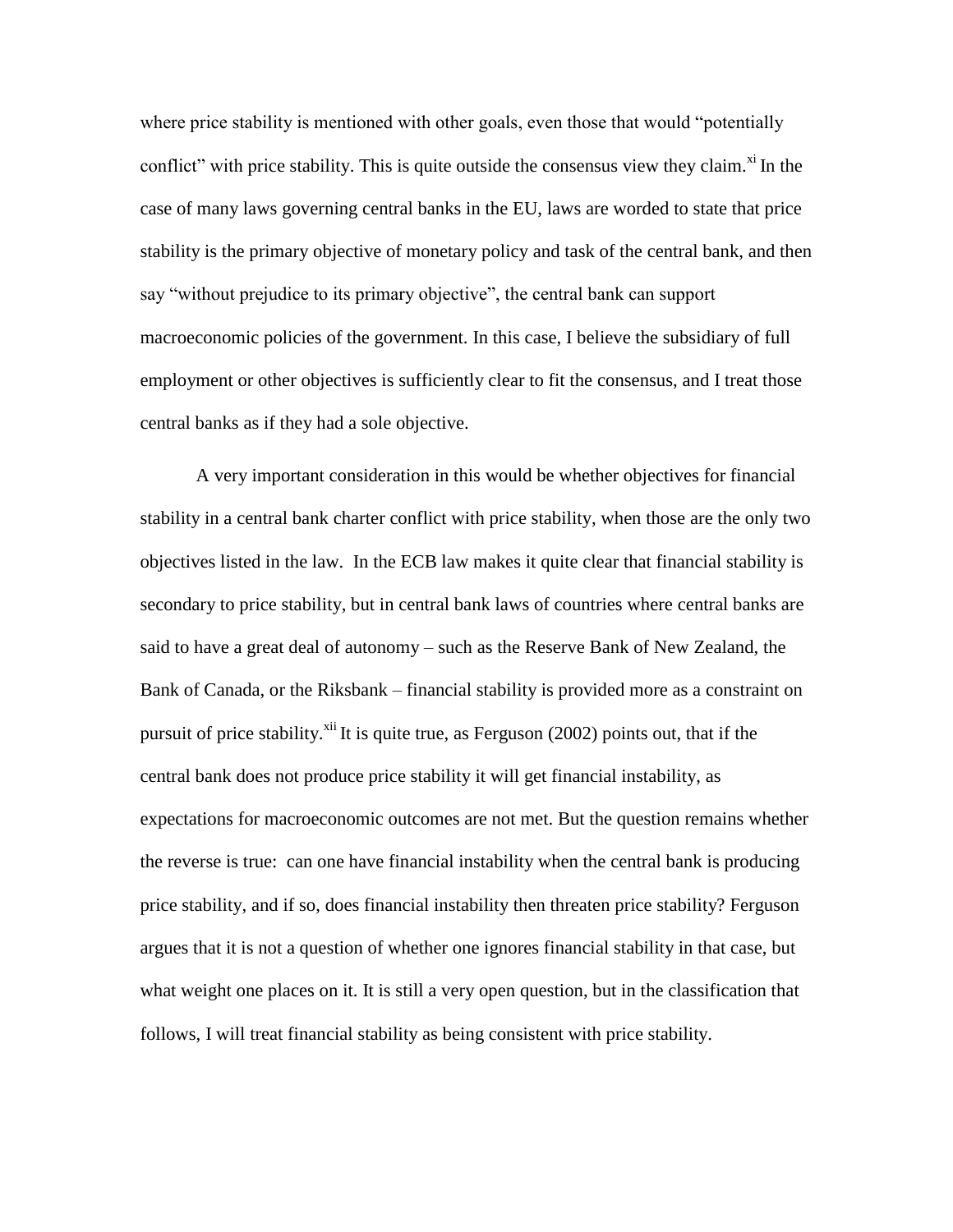Also, for strengthening the hand of the central bank in conflicts with the government, Arnone et al. use a curious recoding of the CWN measure to say the hand is strengthened either if there is a conflict resolution by committee of the central bank, executive and legislature, or if conflicts are decided by the legislature alone. Certainly, in the second case this cannot be considered removing political interference from central bank policy. I argue that in a negotiation with the central bank, parliaments and presidents will hold a great deal of sway and make it difficult for the central bank to hold onto the conflicting policy. There are arguments for the central bank having more autonomy; the more transparent is the veto of the legislature or executive. I will nonetheless argue for a very clear autonomy, and thus the only veto that will be seen as still permitting a strong central bank hand in conflicts will be provisions that only allow for veto over matters not defined as the bank's primary objective – that is, if the central bank has a sole objective of price stability but wanted to build new, ornate branch offices, the government could object to that. Just not the bank's pursuit of price stability.<sup>xiii</sup>

In Table 4 I show these classifications for the OECD banks in 1993 and 2006.<sup>xiv</sup> The data reveal the broad movement of central banking towards this consensus view. Every central bank listed has moved towards what theory would state is a better central bank structure in the last twenty years except Switzerland and the USA, both of which started with very good structures.<sup>xv</sup> All central banks that had none of the three desired central bank attributes in the consensus view have changed their laws to take at least one of them, and all have made price stability one of monetary policy's objectives if not the only one. In developing countries, a broad majority follow this advice. Mahadeva and Sterne (2000) found in a survey of 94 central banks that 26% had only monetary stability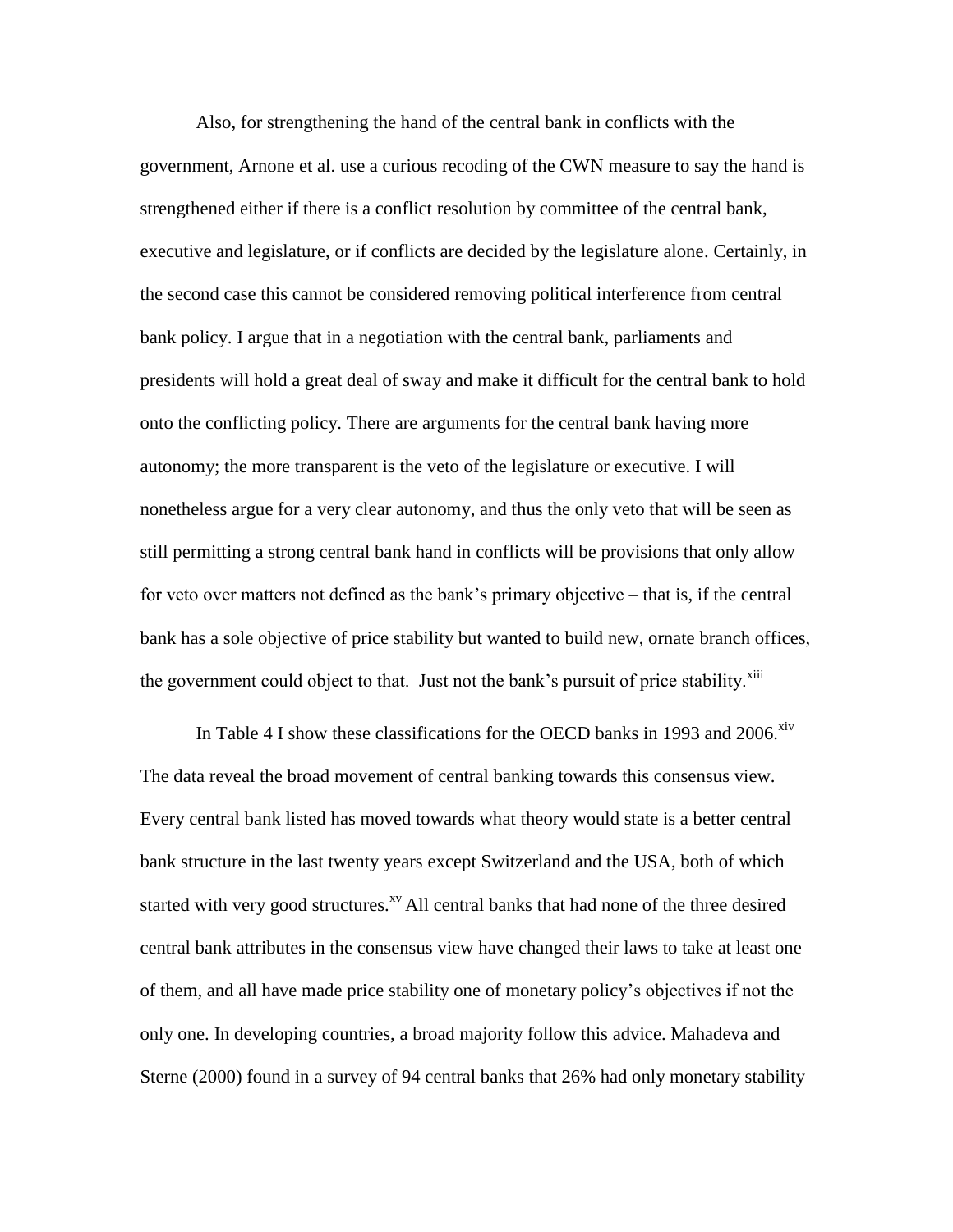as a goal, while another 57% had monetary policy and other goals that did not compete with that goal, such as financial stability or stability of the payments system.

Most of the countries that have retained a government override do so within a framework of inflation targeting. In these cases the government has made the commitment to the inflation targeting regime and assigned the central bank the task of meeting that objective. Many developing and emerging-market economies have also chosen this path. It may be in this case that this method provides some accountability to government of reducing pressures from fiscal deficits. Australia is an interesting case insofar as it retains (in Section 10 of the Reserve Bank Act of 1959) both the goal of providing for "the stability of the currency of Australia" and to "(maintain) full employment in Australia." The consensus view would find this one step below the independence of the other government-adopted inflation targeters in the OECD.

In a strong sense, there is a parallel between these central banks and the pre-ECB Nederlandsche Bank. As Burdekin and Willet (1991) argue, the Dutch government could provide for an override of the bank's policy, but had to do so by an open directive that was laid before the parliament, with an explanation. Likewise, these inflation targeting central banks are under the control of government, but the government has to argue openly why their override is consistent with the agreed inflation target. Governments cannot use the central banks as scapegoats for a failed macroeconomic policy when they have a veto over policy.

It is tempting to place the central banks listed here on a scale, much as Alesina or Eijffinger and Schaling did using a similar strategy fifteen years or more ago. But, the nature of the differences in the scale would now be very different. The difference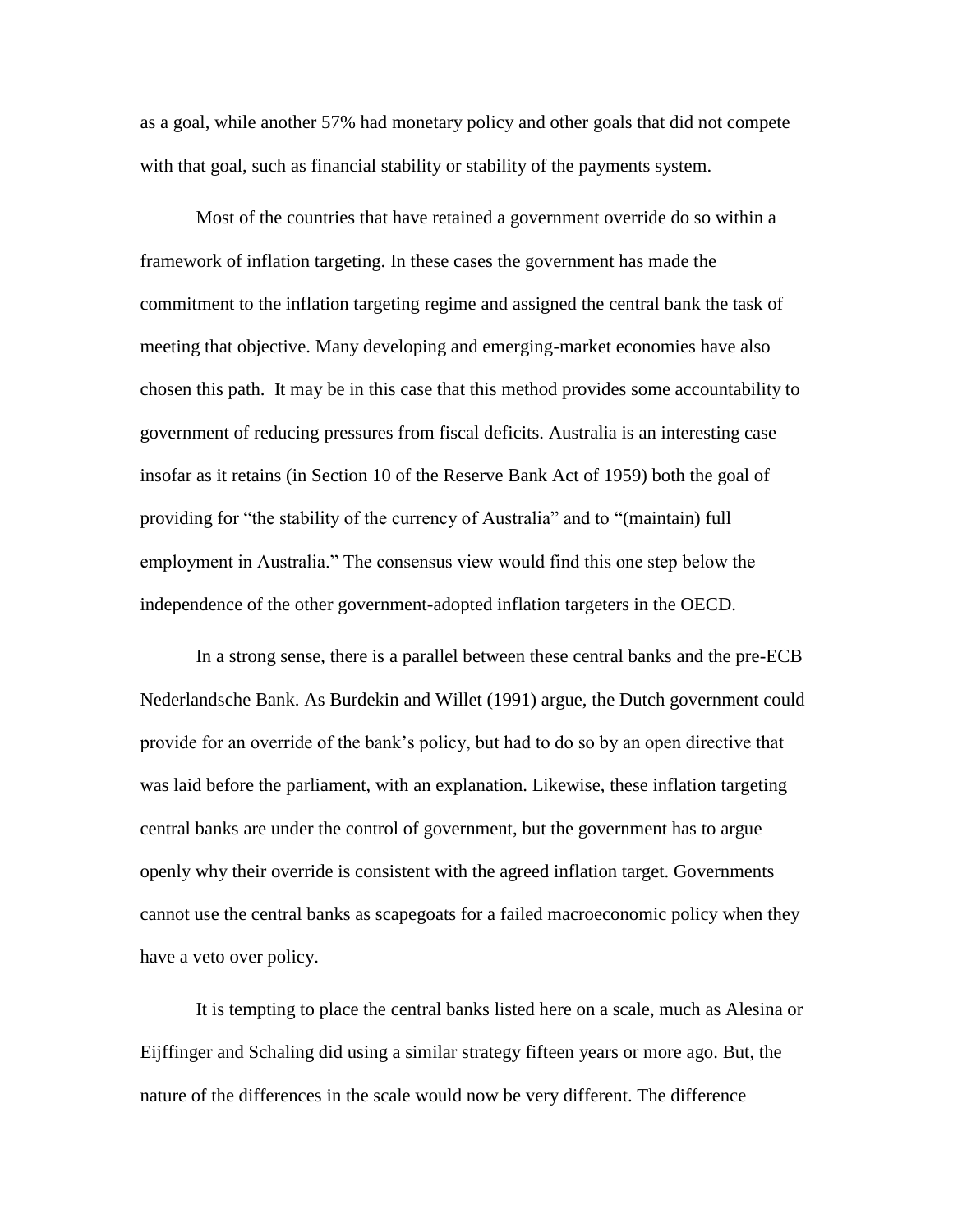between the two most independent structures that we actually observe is over the possibility that the Federal Reserve and the Swiss National Bank are less inflation-averse because of their dual mandates. But Meyer (2001) points out that the sole goal of the ECB may not mean a zero weight on output variability from full employment.xvi I do not think we have yet enough data on the ECB to determine whether it has a weight on output variability greater than zero. Likewise, it is worth considering whether the step between Japan and Australia is the same as between Australia and the other inflation targeters (outside of the ECB or Mexico.) It is, however, quite reasonable to treat the Fed, SNB, the ECB and the Bank of Mexico as qualitatively more independent than those where the government has an override (even when providing accountability through an inflation targeting program.) As argued earlier in this paper, ordinal rankings make some sense but cardinal values do not.

#### 6 Conclusions

It is more contentious to use the classification scheme described here, but it has precedent. The IMF (2006) classifies exchange rate regimes into eight categories, and monetary policy frameworks into five possible structures, without placing any numbers on them. Levy-Yeyati and Sturzenegger (2003) use cluster analysis to classify exchange rate regimes and frameworks. A cluster analysis uses a type of discriminant analysis that seeks groupings as I have in this paper, and chooses each central bank as part of a cluster depending on the similarity of experiences with some macroeconomic target. For exchange rate regimes, the variances of the exchange rate and of the change of the exchange rate are chosen.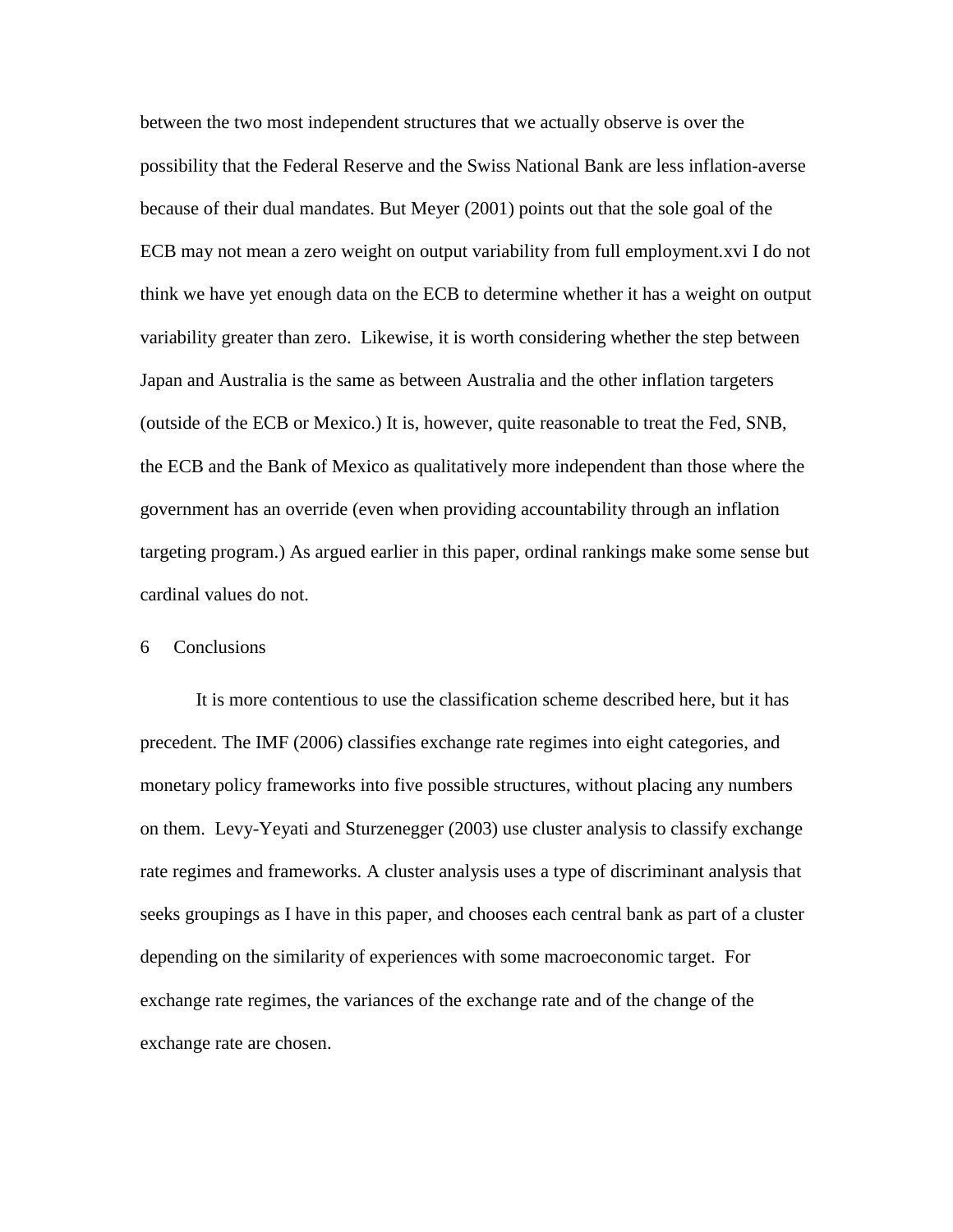If one wanted to move from a de jure measure of central bank independence to a de facto measure, this would seem the path to take. The exchange rate classification uses theorized outcomes of exchange rate behavior to make the classification. Is the central bank's structure or its legal mandate the only determinants of, say, price level variability? If one wanted to include fiscal dominance, should budget deficit or government debt ratios (to GDP) be included as a criterion for grouping?

Instead, I have argued for a return to a simpler measure of central bank independence that uses the coalescing of professional opinion in research since the development of these measures fifteen years ago. By focusing on the price stability mandate, instrument independence and the conflict resolution mechanism, I find that a group of banks led by the ECB have moved ahead of the Federal Reserve and Swiss National Bank. Using those criteria keeps the Fed and SNB ahead of the countries whose governments have imposed an inflation target on their central banks.

Most importantly, I argue that central bank independence needs to be thought of as a set of categories, not a continuous variable. While the latter is tempting for the purposes of statistical analysis, the process of creating continuous variables leads to problems in interpretation, and these problems are not solved by computing better. The method used instead is quite arbitrary, in particular the ordering of which criterion goes first. I believe it is better to make the choice and do so explicitly than to provide any sense of evenhandedness or numerical certainty through an aggregation scheme.

7 References

Akhtar, M. A. 1995. Monetary Policy Goals and Central Bank Independence*. Banca Nazionale del Lavoro Quarterly Review* 195: 423-439.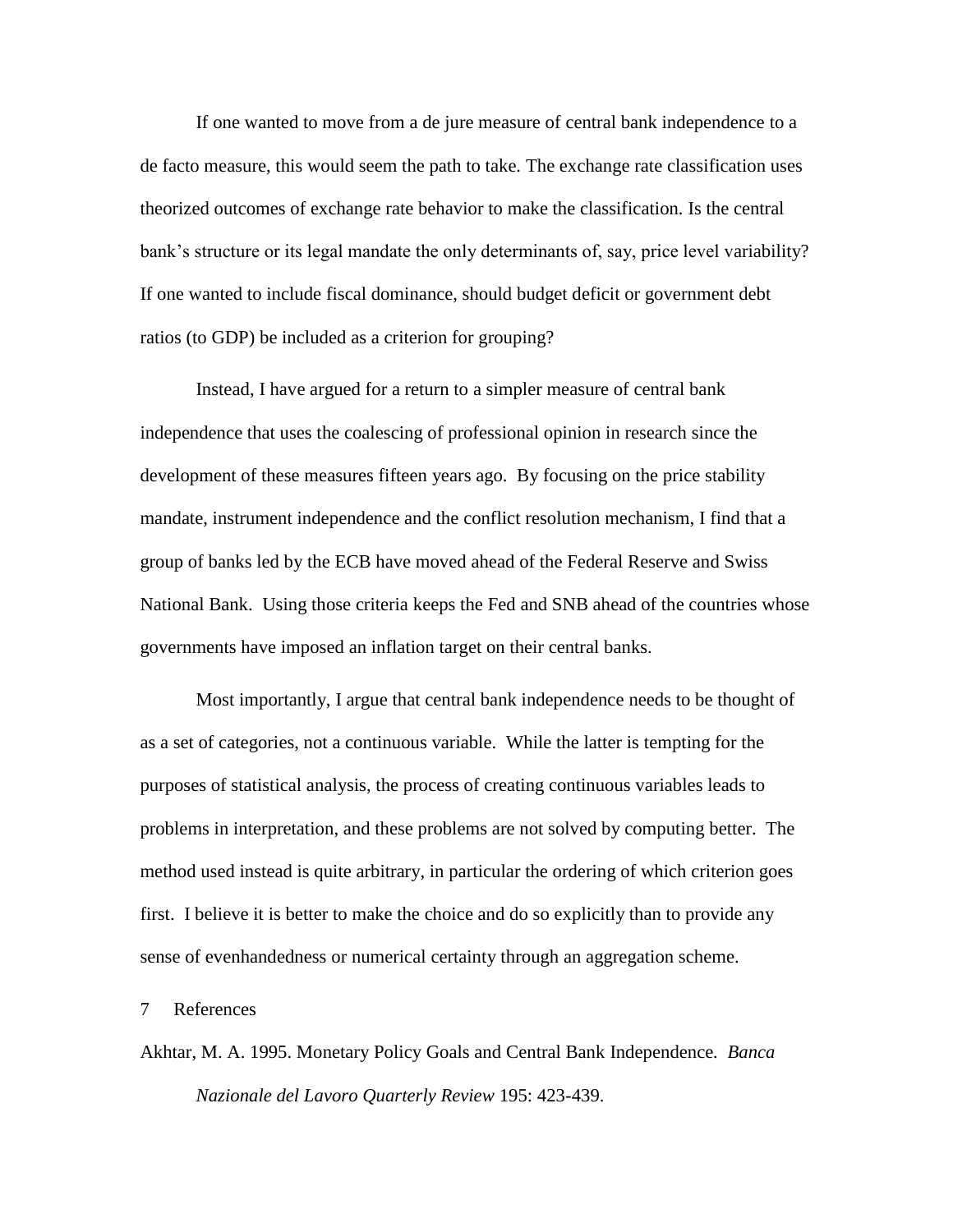Alesina, A. 1988. Macroeconomics and Politics. *NBER Macroeconomics Annual* 3:13-52.

- Alesina, A., and L. H. Summers. 1993. Central Bank Independence and Macroeconomic Performance: Some Comparative Evidence. *Journal of Money, Credit and Banking* 25 (2): 151-162.
- Arnone, M., B. Laurens, and J. F. Segalotto. 2006a. Measures of Central Bank Autonomy: Empirical Evidence for OECD, Developing and Emerging Market Economies. *IMF Working Paper* 06/228.
- Arnone, M., B. Laurens, and J. F. Segalotto. 2006b. The Measurement of Central Bank Autonomy: Survey of Models, Indicators and Empirical Evidence. *IMF Working Paper* 06/227.
- Arnone, M., B. Laurens, J. F. Segalotto, and M. Sommer. 2007. Central Bank Autonomy: Lessons from Global Trends. *IMF Working Paper* 07/88.
- Bade, R., and M. Parkin. 1982. Central Bank Laws and Monetary Policy. University of Western Ontario (unpublished manuscript).
- Banaian, K., R. C. K. Burdekin, and T. D. Willett. 1995. On the Political Economy of Central Bank Independence. In *Monetarism and the Methodology of Economics: Essays in Honor of Thomas Mayer*, ed. K. D. Hoover and S. M. Sheffrin, 178- 197. Aldershot, U.K.: Edward Elgar.
- Banaian, K., R. C. K. Burdekin, and T. D. Willett. 1998. Reconsidering The Principal Components of Central Bank Independence: The More the Merrier? *Public Choice* 97 (1-2): 1-12.
- Banaian, K., and W. A. Luksetich. 2001. Central Bank Independence, Economic Freedom, and Inflation Rates. *Economic Inquiry* 39 (1): 149-161.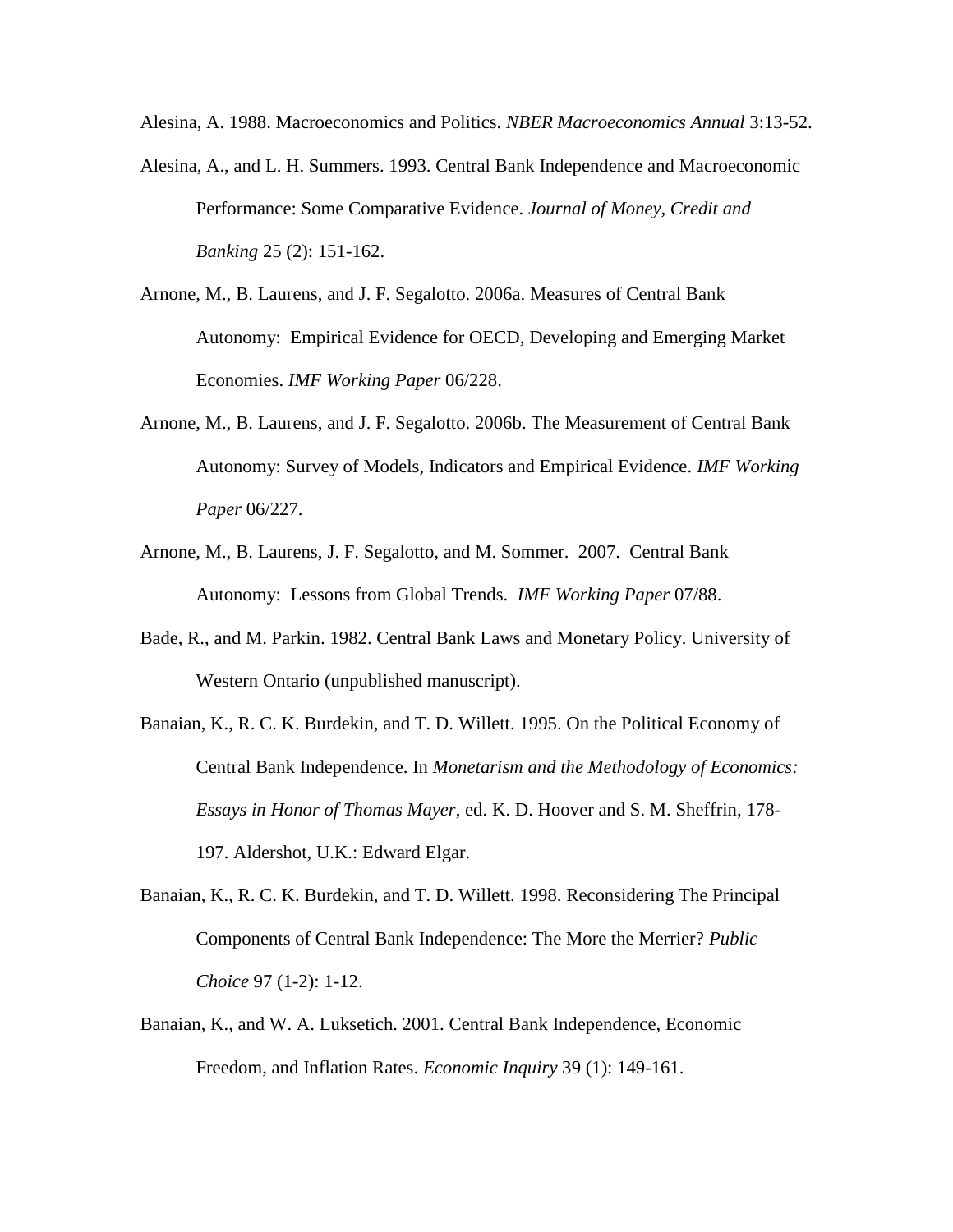- Buiter, W. 2006. Rethinking Inflation Targeting and Central Bank Independence. Background paper for the Inaugural Lecture for the Chair of European Political Economy in the European Institute at the London School of Economics and Political Science, 26 October, London, United Kingdom.
- Burdekin, R. C. K., and T. D. Willet. 1991. Central Bank Reform: The Federal Reserve in International Perspective. *Public Budgeting and Financial Management* 3 (3): 531-551.
- Cobham, D., S. Cosci, and M. Fabrizio. 2005. Informal central bank independence: an analysis for three European countries. Departmental Working Papers 217, Tor Vergata University, CEIS.
- Cukierman, A., 1992. *Central Bank Strategy, Credibility and Autonomy*. Cambridge: MIT Press.
- Cukierman, A., G. P. Miller, and B. Neyapti. 2002. Central bank reform, liberalization and inflation in transition economies--an international perspective. *Journal of Monetary Economics* 49 (2): 237-264.
- Cukierman, A., and S. B. Webb. 1995. Political Influence on the Central Bank: International Evidence. *The World Bank Economic Review* 9 (3): 397-423.
- Cukierman, A., S. B. Webb, and B. Neyapti. 1992. Measuring the Autonomy of Central Banks and its Effects on Policy Outcomes. *The World Bank Economic Review* 6 (3): 353-398.
- De Haan, J., and W. J. Kooi. 2000. Does Central Bank Autonomy Really Matter? New Evidence for Developing Countries Using a New Indicator. *Journal of Banking and Finance* 24 (4): 643-64.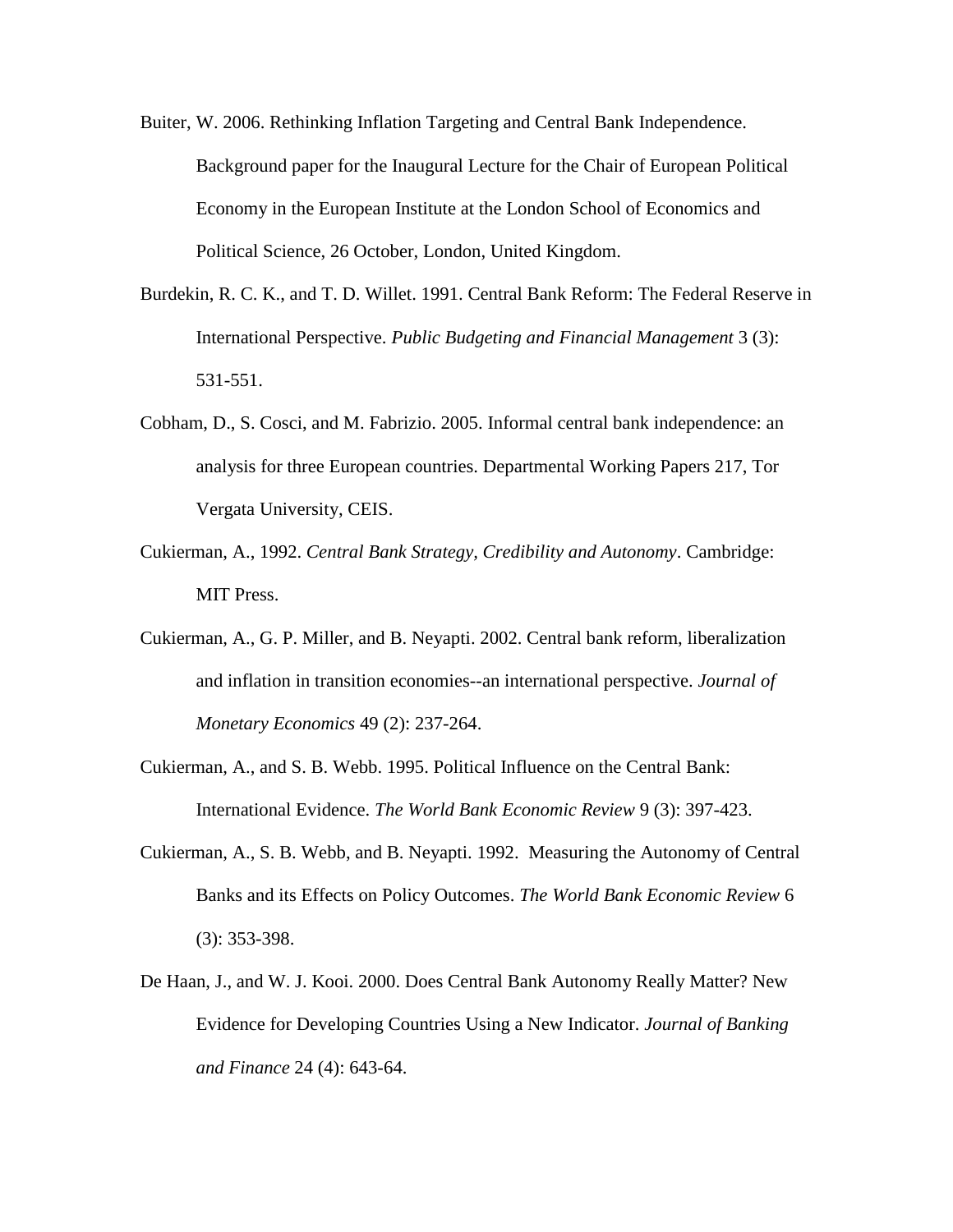- Debelle, G., and S. Fisher. 1995. How Independent Should a Central Bank Be? In *Goals, Guidelines and Constraints Facing Monetary Policymakers*, ed. Jeffrey Fuhrer, 195-211. Boston: Federal Reserve Bank of Boston.
- Dreher, A., J. De Haan, and J. E. Sturm. 2006. When Is a Central Bank Governor Fired? Evidence Based on a New Data Set. Working papers 06-143. KOF Swiss Economic Institute, ETH Zurich.
- Eijffinger, S., and E. Schaling. 1993. Central Bank Independence in Twelve Industrial Economies*. Banca Nazionale del Lavoro Quarterly Review* 184: 49-89.
- Eijffinger, S.C.W, and de Haan, J. 1996. The Political Economy of Central-Bank Independence. *Princeton Studies in International Economics* 19, International Economics Section, Departement of Economics Princeton University.
- Ferguson, R. W. 2002. Should Financial Stability Be an Explicit Central Bank Objective? Paper presented to an International Monetary Fund conference on Challenges to Central Banking from Globalized Financial Markets, September 17, in Washington, D.C.
- Forder, J. 1998. Central Bank Independence Conceptual Clarifications and Interim Asessment. *Oxford Economic Papers* 50 (3): 307-334.
- Fry, M. J., C. A. E. Goodhart, and A. Almeida. 1996. *Central Banking in Developing countries: Objectives, Activities and Independence*. London: Routledge.
- Grilli, V., D. Masciandaro, and G. Tabellini. 1991. Political and Monetary Institutions and Public Financial Policies in the Industrial Countries. *Economic Policy* 6 (13):341–92.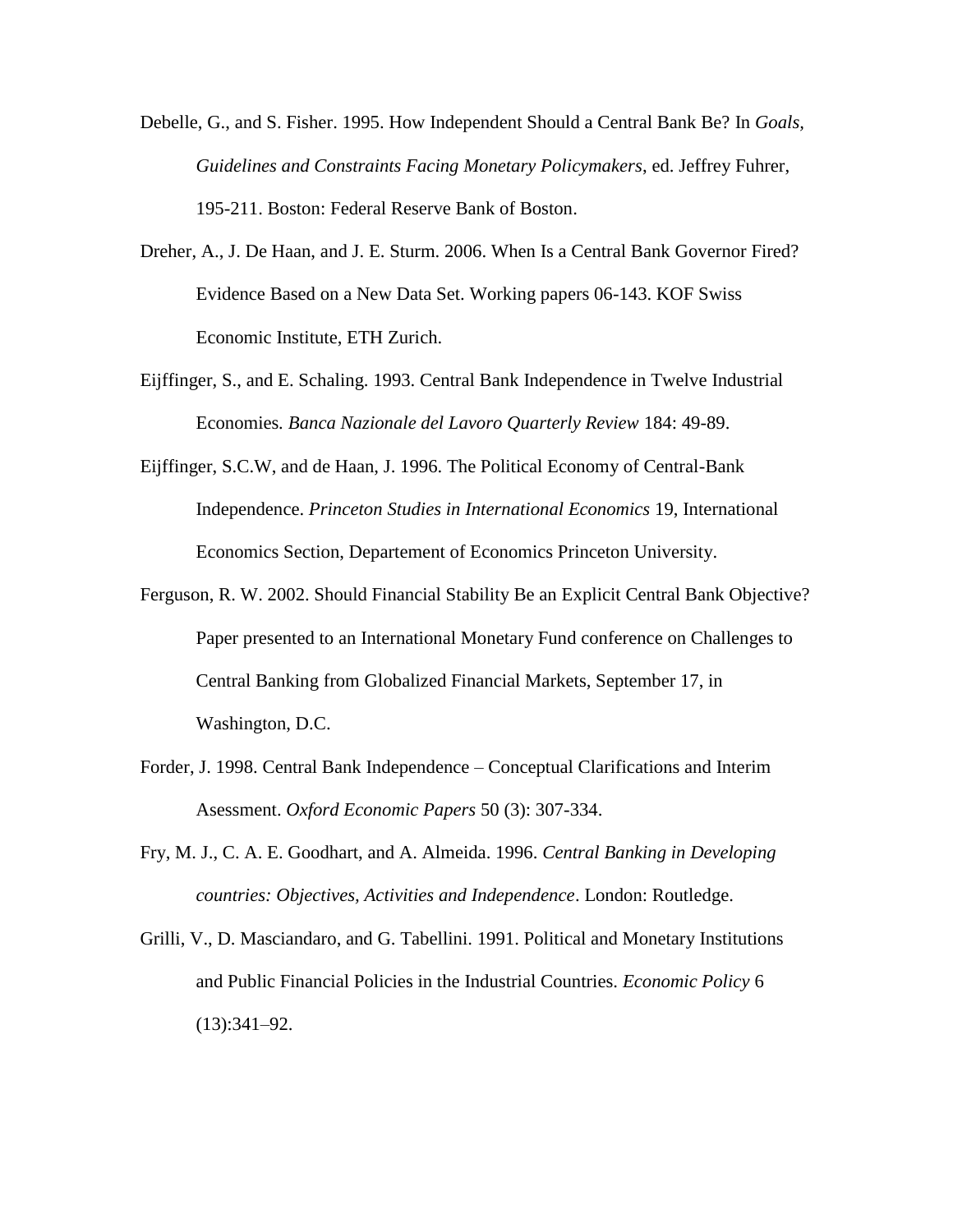International Monetary Fund. 2006. De Facto Classification of Exchange Rate Regimes and Monetary Framework.

http://www.imf.org/external/np/mfd/er/2006/eng/0706.htm)

- Levy-Yeyati, E., and F. Sturzenegger. 2003. To Float or to Fix: Evidence on the Impact of Exchange Rate Regimes on Growth. *American Economic Review* 93 (4):1173- 1193.
- Mahadeva, L. and G. Sterne. 2000. *Monetary Policy Frameworks in a Global Context*. London: Routledge.
- Meyer, L. 2001. Comparative Central Banking and the Politics of Monetary Policy. Remarks given to the National Association of Business Economics Seminar on Monetary Policy and the Markets, May 21, in Washington D.C.
- Oatley, T., 1999. Central Bank Independence and Inflation: Corporatism, Partisanship, and Alternative Indices of Central Bank Independence. *Public Choice* 98 (3- 4):399-413.
- Posen, A. S. 1993. Why Central Bank Independence Does Not Cause Low Inflation: There Is No Institutional Fix for Politics. In *Finance and the International Economy*, ed. R. O'Brien, 40-65, New York: Oxford University Press.
- Rogoff, K. 1985. The Optimal Degree of Commitment to an Intermediate Monetary Target. *Quarterly Journal of Economics* 100 (4): 1169-1190.
- Schaling, E. 1995. *Institutions and Monetary Policy: Credibility, Flexibility and Central Bank Independence*. Aldershot, U.K.: Edward Elgar.
- Siklos, P. 2002. *The Changing Face of Central Banking: Evolutionary Trends since World War II*. Cambridge: Cambridge University Press.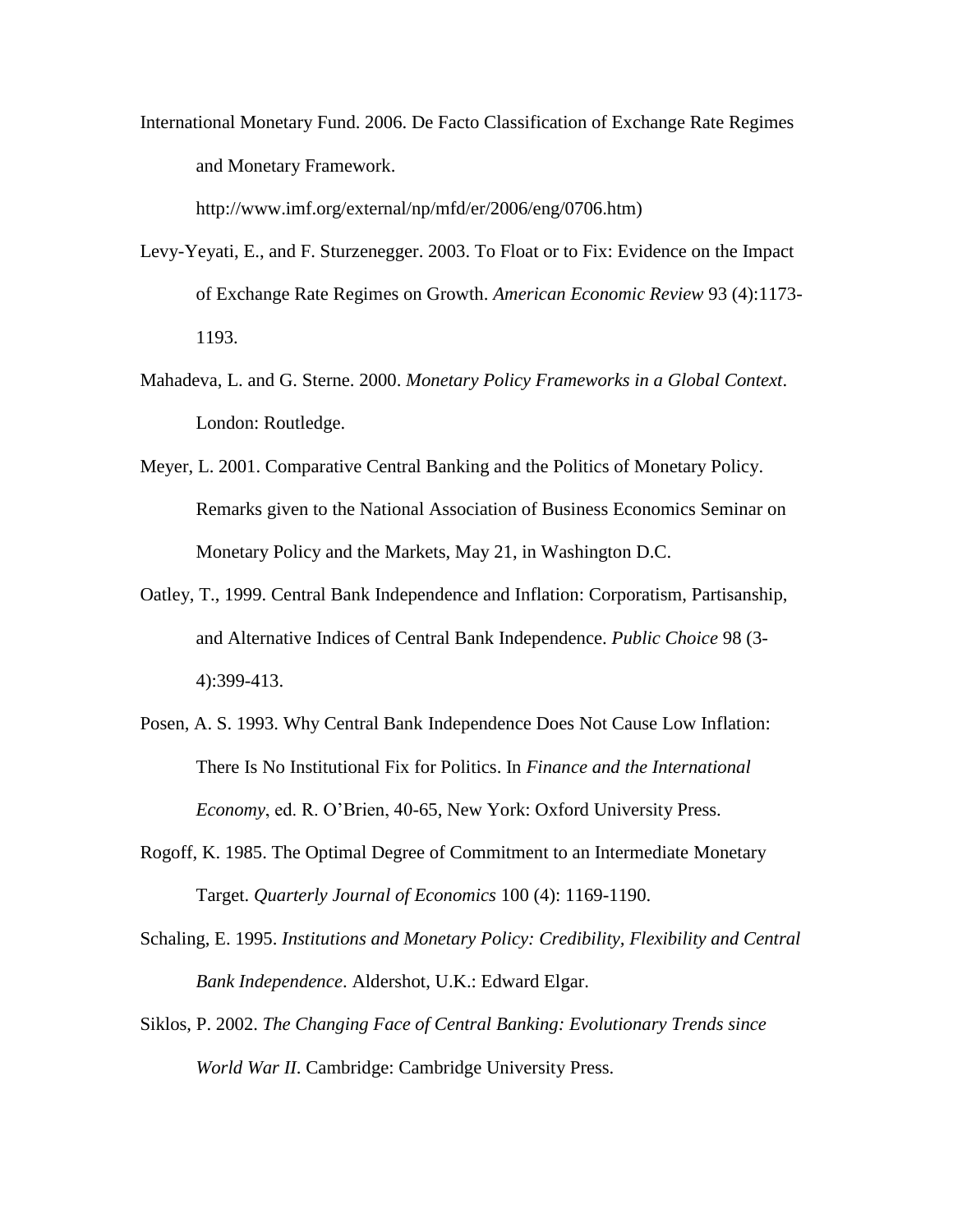- Svensson, L. E. O. 1997. Optimal Inflation Targets, "Conservative" Central Banks, and Linear Inflation Contracts. *American Economic Review* 87 (1): 98-114.
- Tabellini G. 1988. Monetary and fiscal coordination with a high public debt. In *High Public Debt: the Italian Experience*, ed. F. Giavazzi and L. Spaventa. Cambridge: Cambridge University Press.
- Van der Merwe, E. 2004. Inflation targeting in South Africa. Occasional Paper No. 19, July, South African Reserve Ban.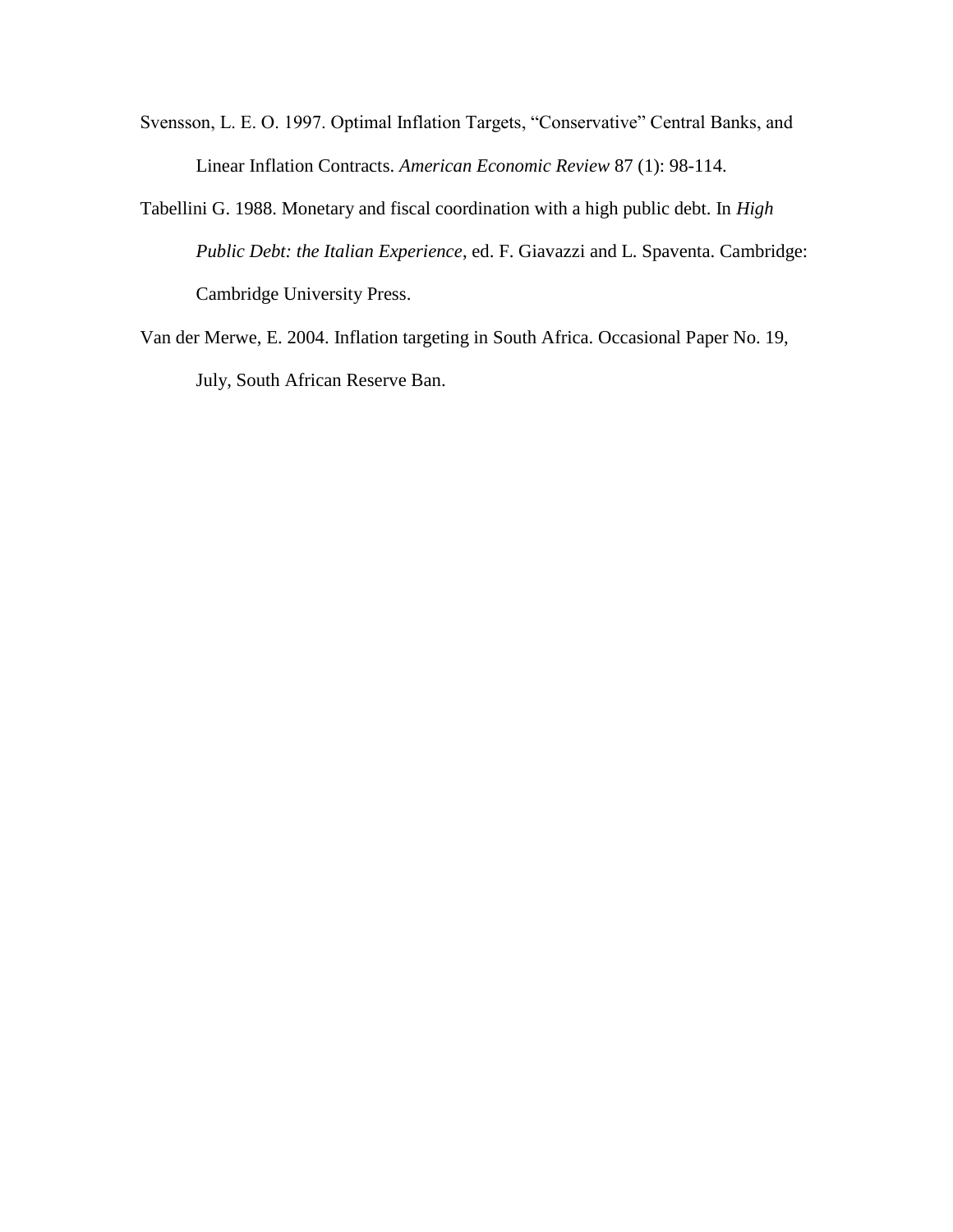### 8 APPENDIX

### **Table 4. Classification of OECD Central Banks**

| Prototype                                                                                           | Government<br>override?  | Price<br>stability<br>objective? | Instrument<br>independence | <b>Exists</b><br>1989?  | <b>Exists 2007?</b>     | 1989 Examples                                                                                              | 2007 Examples                                               |
|-----------------------------------------------------------------------------------------------------|--------------------------|----------------------------------|----------------------------|-------------------------|-------------------------|------------------------------------------------------------------------------------------------------------|-------------------------------------------------------------|
|                                                                                                     |                          |                                  |                            |                         |                         | Belgium, Canada,<br>France, United<br>Kingdom, Japan,<br>Korea, Mexico,<br>Norway, New<br>Zealand, Poland, |                                                             |
| a                                                                                                   | <b>YES</b>               | None                             | <b>NO</b>                  | <b>YES</b>              | <b>NO</b>               | Sweden                                                                                                     |                                                             |
| b                                                                                                   | <b>YES</b><br><b>YES</b> | None<br>Multiple                 | <b>YES</b><br><b>NO</b>    | <b>NO</b><br><b>YES</b> | <b>NO</b><br><b>YES</b> | Australia,<br>Hungary, Iceland,<br>Spain                                                                   |                                                             |
| с<br>d                                                                                              | <b>YES</b>               |                                  | <b>YES</b>                 | <b>NO</b>               | <b>YES</b>              |                                                                                                            | Japan<br>Australia                                          |
| е                                                                                                   | <b>YES</b>               | Multiple<br>Sole                 | <b>NO</b>                  | <b>YES</b>              | <b>YES</b>              | Finland, Greece,<br>Ireland,<br>Netherlands                                                                | Canada, Korea,<br>Norway, New<br>Zealand, United<br>Kingdom |
| $\mathsf{f}$                                                                                        | <b>YES</b>               | Sole                             | <b>YES</b>                 | <b>NO</b>               | <b>NO</b>               |                                                                                                            |                                                             |
| g                                                                                                   | <b>NO</b>                | None                             | <b>NO</b>                  | <b>NO</b>               | <b>NO</b>               |                                                                                                            |                                                             |
| h                                                                                                   | <b>NO</b>                | None                             | <b>YES</b>                 | <b>NO</b>               | <b>NO</b>               |                                                                                                            |                                                             |
|                                                                                                     | <b>NO</b>                | Multiple                         | <b>NO</b>                  | <b>YES</b>              | <b>NO</b>               | Denmark                                                                                                    |                                                             |
|                                                                                                     | <b>NO</b>                | Multiple                         | <b>YES</b>                 | <b>YES</b>              | <b>YES</b>              | USA, Switzerland                                                                                           | USA, Switzerland                                            |
| k                                                                                                   | NO.                      | Sole                             | <b>NO</b>                  | <b>NO</b>               | <b>NO</b>               |                                                                                                            |                                                             |
|                                                                                                     |                          |                                  |                            |                         |                         |                                                                                                            | <b>ECB</b> and its<br>membership (incl.<br>associates),     |
|                                                                                                     | <b>NO</b>                | Sole                             | <b>YES</b>                 | <b>YES</b>              | <b>YES</b>              | Germany                                                                                                    | Mexico                                                      |
| Source: 1989 from Cukierman [1992]. 2007 by author, from BIS [2007] collection of central bank laws |                          |                                  |                            |                         |                         |                                                                                                            |                                                             |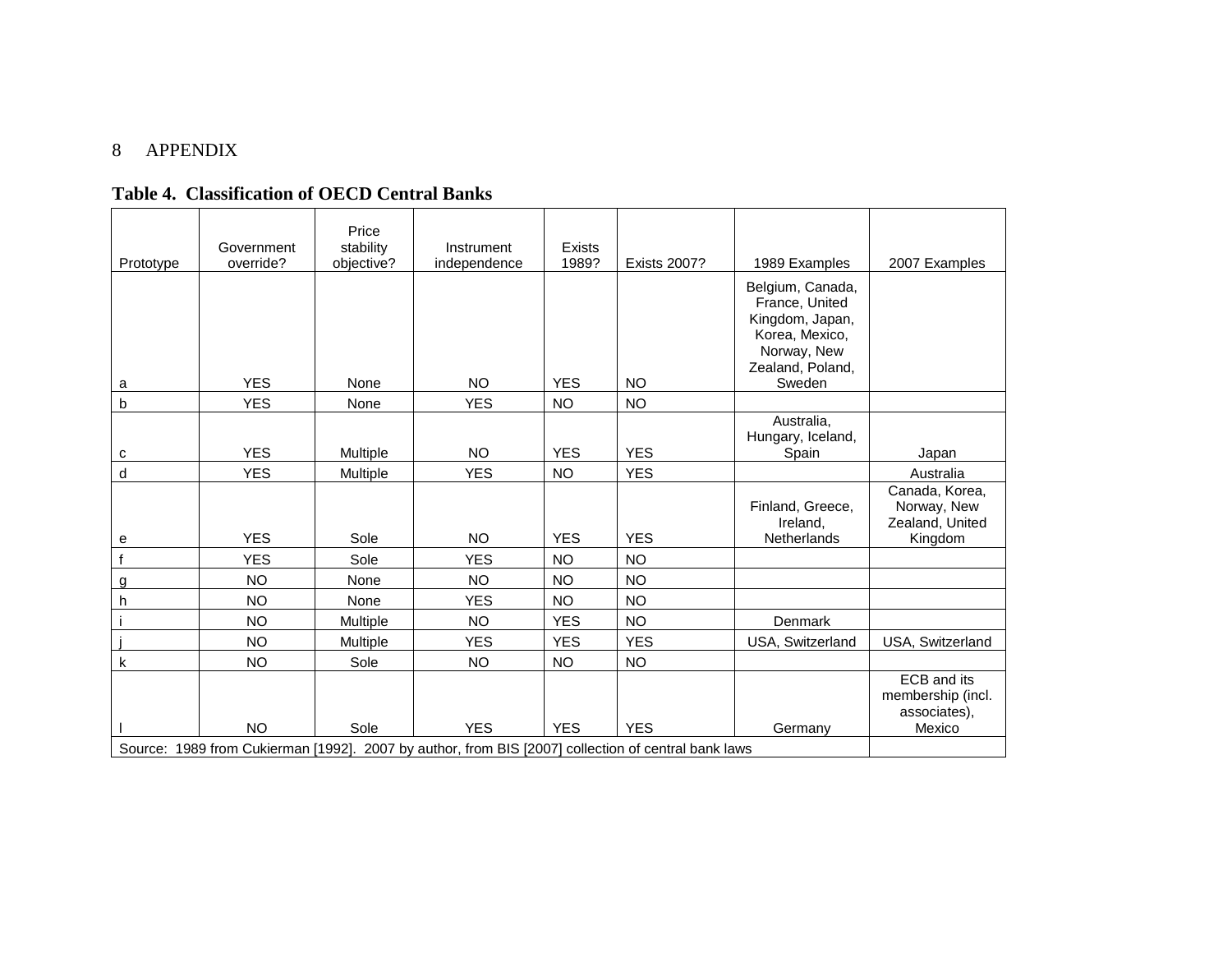<sup>i</sup> As Schaling (1995) notes, this is not a direct criterion applied but implied in the discussion of the "divorzio" of the Banca d'Italia from absorbing the excess supply of Treasury securities. See also Tabellini (1988).

 $\overline{a}$ 

<sup>ii</sup> Buiter (2006) refers to complete operational independence as equivalent to a lack of substantive accountability. There is no judgment or consequence for a central bank that, acting as a delegate of authority from the people and/or the government, suffers when its actions are not desired by those principals.

It is not surprising that truly operationally independent central banks have effectively no substantive accountability at all. Independence *has* to mean that those in charge of monetary policy cannot be fired except for incapacity or serious misconduct, and that financial remuneration and working conditions likewise cannot be used to reward or punish them. (pp. 23-24)

iii I say this despite the fact that Alesina goes so far as to classify the Bank of Italy with a fractional number. That is clearly a judgment meant to indicate that he thought there was some difference between BI and other dependent central banks, but not enough to fit into the classifications warranting the next integer. The intent is nonetheless ordinal.

 $\tilde{i}$ <sup>v</sup> That is not to deny that at other times the NBU has bought debt or refused bids because the government would not accept the interest rate that the debt market would bear at that time.

<sup>v</sup> That does not preclude, of course, the use of categorical or dummy variables in regression so that one can obtan conditional differences in means.

<sup>vi</sup> There are eight countries for which there are two subperiods after reform of the central bank law, so these means are for a set of 34 time periods of varying length. See CMN, Table A4; the means I offer skip the first subperiod in every case.

vii Mongolia is excluded because CMN have no inflation data, and Poland after the second central bank law is excluded because there is no information on price liberalization.

viii One might wish to argue that the price liberalization measures should be included in the principal components analysis. It turns out that those data are mostly orthogonal to the central bank attributes, and it makes little difference whether they are included or excluded.

 $\frac{1}{x}$  For the purposes of this paper, the following countries are listed as inflation targeters as of 2004: Australia, Brazil, Canada, Chile, Columbia, Czech Republic, Hungary, Iceland, Israel, Korea, Mexico, New Zealand, Norway, Poland, South Africa, Sweden, Thailand and the United Kingdom. I would also include the European Central Bank.

 $\bar{x}$  There is also a practical consideration. Using a classification scheme for consensus views with verbs like "set" or "ensure" are straightforward. Either price stability is the sole goal or it is not; either the CB has final authority over monetary policy or it does not. "Curtail" is a different matter. We can curtail without eliminating entirely, so deciding whether one has curtailed is a judgment call. This reintroduces the same arbitrariness that I have faulted in the CWN and GMT indices.

<sup>xi</sup> In terms of the CWN measure, they state price stability is a primary objective if the central bank's score on the CWN table is greater than or equal to 0.4.

 $\frac{x}{i}$  The Bank of England is stranger yet. It is told to pursue price stability and "subject to that", pursue policies to support government goals for economic growth and employment. It also has a memorandum of understanding with the government to provide for stability of the monetary system and the financial system (particularly regarding the payments system), and to provide oversight for the financial system more generally.

<sup>xiii</sup> Again, in terms of the CWN measure, I would count only those central banks with values of 0.8 or 1 as holding the upper hand in conflicts.

 $\frac{x^2}{x^3}$  On the website that complements this book, you can find a longer list of other central banks.